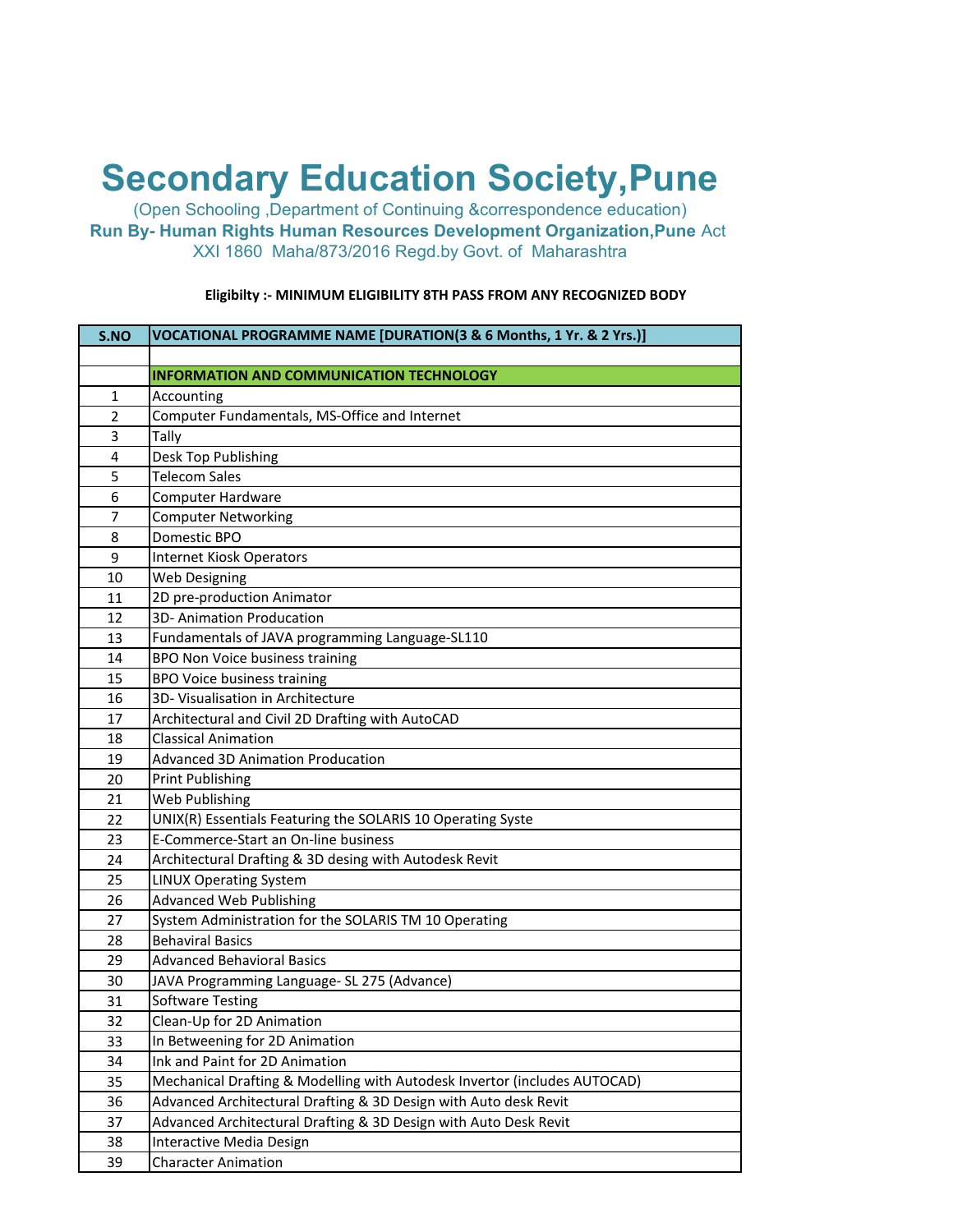|                         | <b>AUTOMATIVE REPAIR</b>                                    |
|-------------------------|-------------------------------------------------------------|
|                         | <b>Basic Automotive Servicing (4 Wheelers)</b>              |
| 1                       | Basic Automotive Servicing (2-3 wheelers)                   |
| $\overline{2}$          | Repair & Overhauling of 2 wheelers (Moped)                  |
| 3                       | Repair & Overhauling of 2 wheelers (Scooter)                |
| 4                       | Repair & Overhauling of 2 wheelers (Motor Cycle)            |
| 5                       | Repair & Overhauling of 3 Wheelers                          |
| 6                       | Repair & Overhauling of engine systems (Petrol/diesel)      |
| 7                       | Repair & Overhauling of Chassis system (Light Vehicle)      |
| 8                       | Repair & Overhauling of Chassis system (Heavy Vehicle)      |
| 9                       | Repairing of Auto Air Conditioning System                   |
| 10                      | Wheel Alignment & Balancing                                 |
| 11                      | Minor Repair of Auto Body                                   |
| 12                      | <b>Auto Body Painting</b>                                   |
| 13                      | Diesel Fuel injection Technician                            |
| 14                      | Repair & Overhauling of Auto electrical & Electronic system |
| 15                      | Bicycle and Tricycle repair                                 |
| 16                      | Sun Control Film Fixing                                     |
| 17                      | Driver cum Peon                                             |
|                         | <b>CARPET</b>                                               |
| 1                       | Hand knotted Woolen Carpet Manufacturing                    |
| $\overline{2}$          | <b>Tibetan Carpet Manufacturing</b>                         |
| 3                       | Flat woven Durries Manufacturing                            |
| $\overline{\mathbf{4}}$ | Hand Spinning of Woolen Carpet Yarn                         |
| 5                       | Hand knotted Silk Carpet Manufacturing                      |
| 6                       | Hand Spinning of Cotton Carpet Yarn                         |
| 7                       | Hand tufted Carpet Manufacturing                            |
| 8                       | <b>Broadloom Carpet Manufacturing</b>                       |
| 9                       | Carpet Yarn Dyeing                                          |
| 10                      | <b>Carpet Finishing</b>                                     |
| 11                      | <b>Natural Fibers for Carpets</b>                           |
| 12                      | Entrepreneurship & Export Management                        |
| 13                      | Modern Carpet Yarn Manufacturing                            |
| 14                      | Manufacture of fabric related to Carpet                     |
| 15                      | Spinning of Woolen Carpet Yarn                              |
| 16                      | Spinning of Cotton Carpet Yarn                              |
| 17                      | Carpet Backing                                              |
| 18                      | Carpet Yarn dyeing with Natural Dyes                        |
| 19                      | Carpet Finishing                                            |
| 20                      | Designing of fabric related to Carpet                       |
| 21                      | Carpet Designing CAD                                        |
| 22                      | Fundamentals of I.T. & its application in Carpet Industry   |
|                         | <b>Fabrication Welding</b>                                  |
| $\mathbf{1}$            | <b>Basic Welding (Gas)</b>                                  |
| $\overline{2}$          | <b>Basic Welding (Arc)</b>                                  |
| 3                       | <b>Gas Cutting</b>                                          |
| 4                       | <b>TIG Welding</b>                                          |
| 5                       | MAG/CO2 Welding                                             |
| 6                       | Fabrication Welding.                                        |
| $\overline{7}$          | Pipe welding (TIG & ARC).                                   |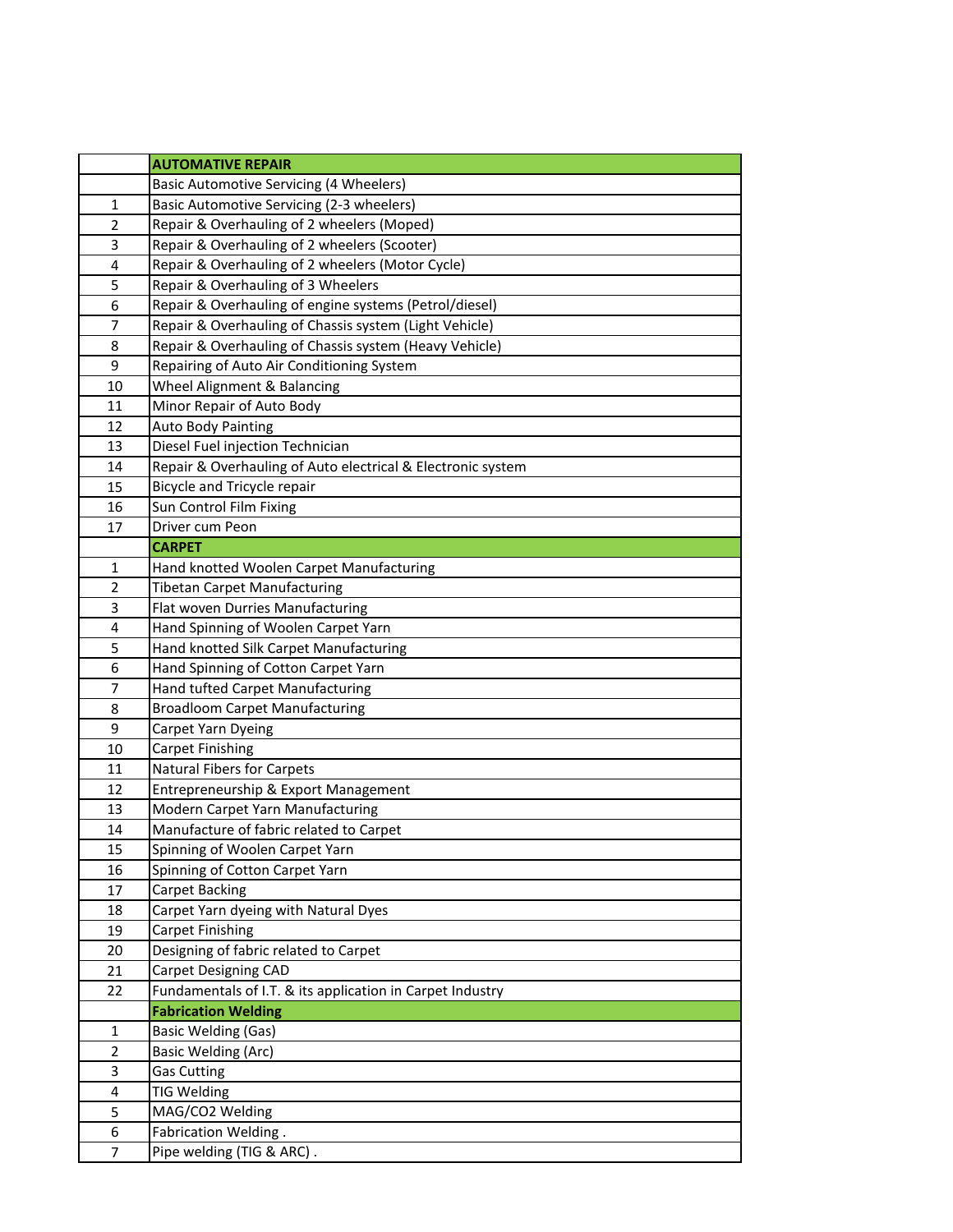| 8              | <b>Basic Fitting Work.</b>                                                  |
|----------------|-----------------------------------------------------------------------------|
| 9              | <b>Basic Sheet Metal Work.</b>                                              |
| 10             | Structural Fabrication.                                                     |
| 11             | Pipe Fabrication.                                                           |
|                | <b>ELECTRONICS</b>                                                          |
| 1              | Basic Electronics (Repair & Maintenance of Power supply, inverters & UPS).  |
| $\overline{2}$ | Installation & Maintenance of DTH System.                                   |
| 3              | Digital Videography (Editing and Mixing).                                   |
| 4              | Repair & Maintenance of Washing machine and microwave oven.                 |
| 5              | Repair & Maintenance of TV Receiver.                                        |
| 6              | Maintenance & Repair of Electronic Test Equipment.                          |
| $\overline{7}$ | Repair & Maintenance of Celluler Phone.                                     |
| 8              | Repair & Maintenance of Intercom System.                                    |
| 9              | Repair & Maintenance PA & Audio Systems.                                    |
| 10             | Repair & Maintenance Photocopier and Fax Machine.                           |
| 11             | Operation of Clinical Equipment.                                            |
| 12             | Operation of ECG & ICCU Instruments.                                        |
| 13             | Maintenance of ECG & ICCU Equipment.                                        |
| 14             | Operation of X-Ray Machine & Dark room Assistance.                          |
| 15             | Maintenance of X-Ray Machine.                                               |
| 16             | Operation of Physiotherapy Equipment.                                       |
| 17             | Maintenance of Physiotherapy Equipment.                                     |
| 18             | Installation and Maintenance of Electronic Equipments in Cell Phone Towers. |
|                | <b>Fashion Design</b>                                                       |
| 1              | Assistant Fashion Sales Representative.                                     |
| $\overline{2}$ | Assistant Showroom Sales Representative.                                    |
| 3              | Showroom Sales executive.                                                   |
| 4              | Apparel ornamentalist Grade I.                                              |
| 5              | Assistant Fashion Merchandiser.                                             |
| 6              | <b>Batik Printing Specialist.</b>                                           |
| $\overline{7}$ | CAD Illustrator- Fashion Designing.                                         |
| 8              | Fashion Designer- Grade I.                                                  |
| 9              | Tie and Dye Specialist.                                                     |
| 10             | <b>Block Printer.</b>                                                       |
| 11             | Formal Wear Designer Grade I.                                               |
| 12             | Gown Designer- Grade I.                                                     |
| 13             | Beach Wear Designer- Grade I.                                               |
| 14             | Fashion Accessories Desgner.                                                |
| 15             | Fashion Sales Representative.                                               |
| 16<br>17       | Textile Desgner - Grade I.                                                  |
|                | Fashion Entreprenur.<br>Ethnic wear designer - Grade 1.                     |
| 18             | Theatre Costume designer ? Grade 1.                                         |
| 19<br>20       | Summer and Winter wear designer? Grade !.                                   |
| 21             | Casual wear designer - Grade 1.                                             |
| 22             | CAD Illustrator ? Fashion Designing .                                       |
|                | <b>RAIN WATER HARVESTING</b>                                                |
| 1              | Assistant Rain Water Harvester.                                             |
| $\overline{2}$ | Rain Water Harvester.                                                       |
|                | <b>CLOCK AND WATCH REPAIR</b>                                               |
|                |                                                                             |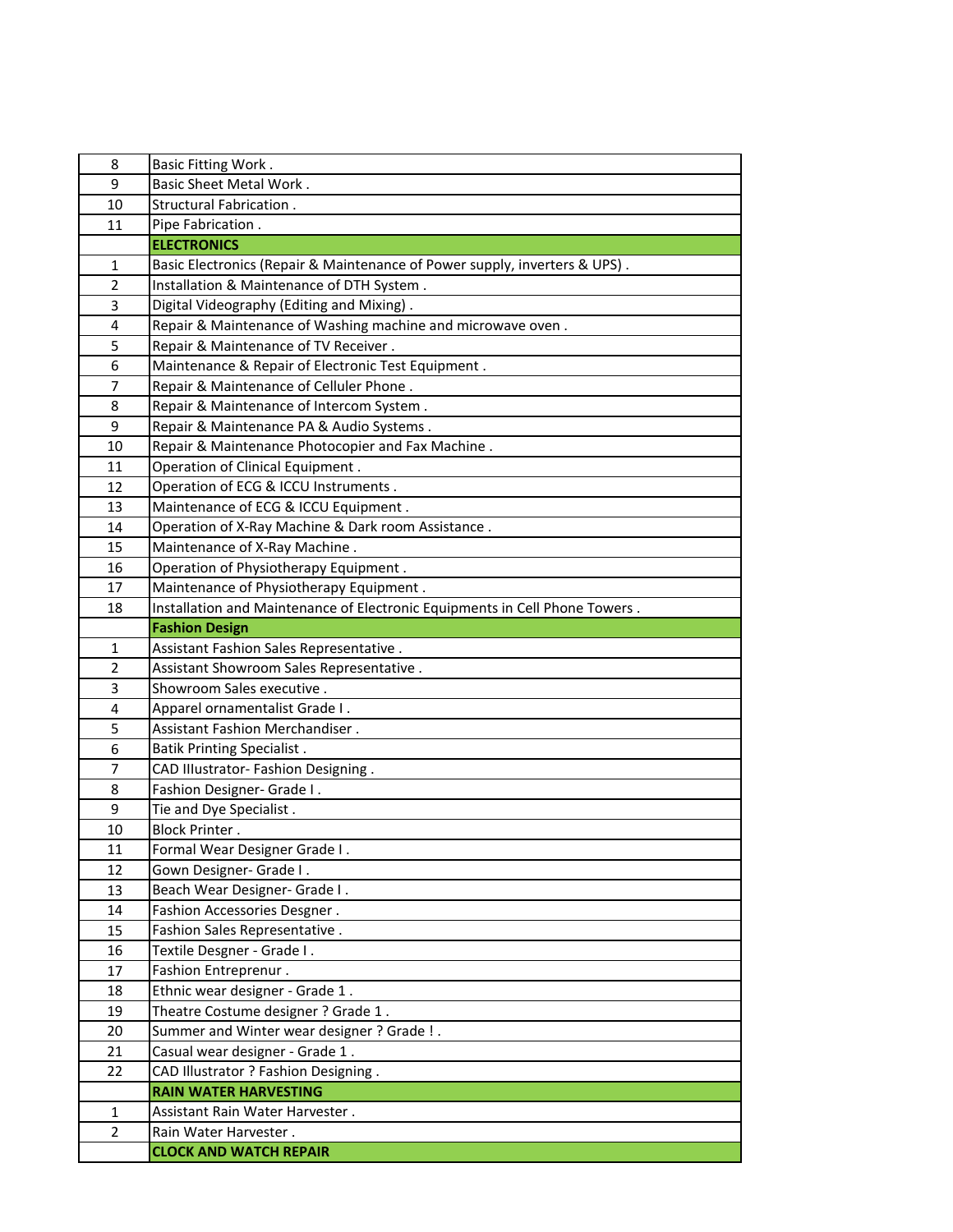| 1              | Basic Clock and Watch Repair.                      |
|----------------|----------------------------------------------------|
| $\overline{2}$ | Basic Clock Repair- Analog & Digital.              |
| 3              | Automatic Watch Repair.                            |
|                | <b>BRASSWARE</b>                                   |
| 1              | Basic Art of Engraving.                            |
|                | <b>BEAUTY CULTURE AND HAIR DRESSING</b>            |
| 1              | Basics of Beauty and Hair Dressing.                |
| $\overline{2}$ | Massage Therapist.                                 |
| 3              | Make up Artist.                                    |
| 4              | Facial Therapist.                                  |
| 5              | Hair Stylist.                                      |
| 6              | Hair Colorist.                                     |
| $\overline{7}$ | Hair Cutting Specialist.                           |
| 8              | Beauty Therapist.                                  |
| 9              | Hair Therapist.                                    |
|                | <b>GARMENT MAKING</b>                              |
| 1              | Hand Embroider.                                    |
| $\overline{2}$ | Machine Embroidery Operator.                       |
| 3              | Garment Packer.                                    |
| 4              | Garment Ironer.                                    |
| 5              | Tailor (Basic Sewing Operator).                    |
| 6              | Maintenance of Machines in Garment Sectors.        |
| 7              | Computerized Embroidery Machine Operator.          |
| 8              | Garment Cutter.                                    |
| 9              | Garment Checkers.                                  |
|                |                                                    |
| 10             | Skilled Sewing Operator.                           |
| 11             | Special Sewing Machine Operator.                   |
| 12             | Tailor Children.                                   |
| 13             | Tailor Ladies.                                     |
| 14             | Tailor Gent's.                                     |
| 15             | Tailor Suits.                                      |
| 16             | Numbering Helper.                                  |
| 17             | Panel Checker.                                     |
| 18             | Sorter.                                            |
| 19             | Issuer-Cutting Section.                            |
| 20             | Bit Layer.                                         |
| 21             | Re Layer.                                          |
| 22             | Feeding Helper.                                    |
| 23             | Production Writer.                                 |
| 24             | Sewing Helper.                                     |
| 25             | Data Entry Operator.                               |
| 26             | Finishing Helper.                                  |
| 27             | Feeding Helper.                                    |
| 28             | Stock Keeper-parts bank assistant.                 |
| 29             | Document Assistant.                                |
| 30             | <b>Stationary Assistant.</b>                       |
| 31             | Stock Distributor.                                 |
| 32             | Stock Keeper.                                      |
| 33<br>34       | Trim Quality Checker.<br>Assistant fabric Checker. |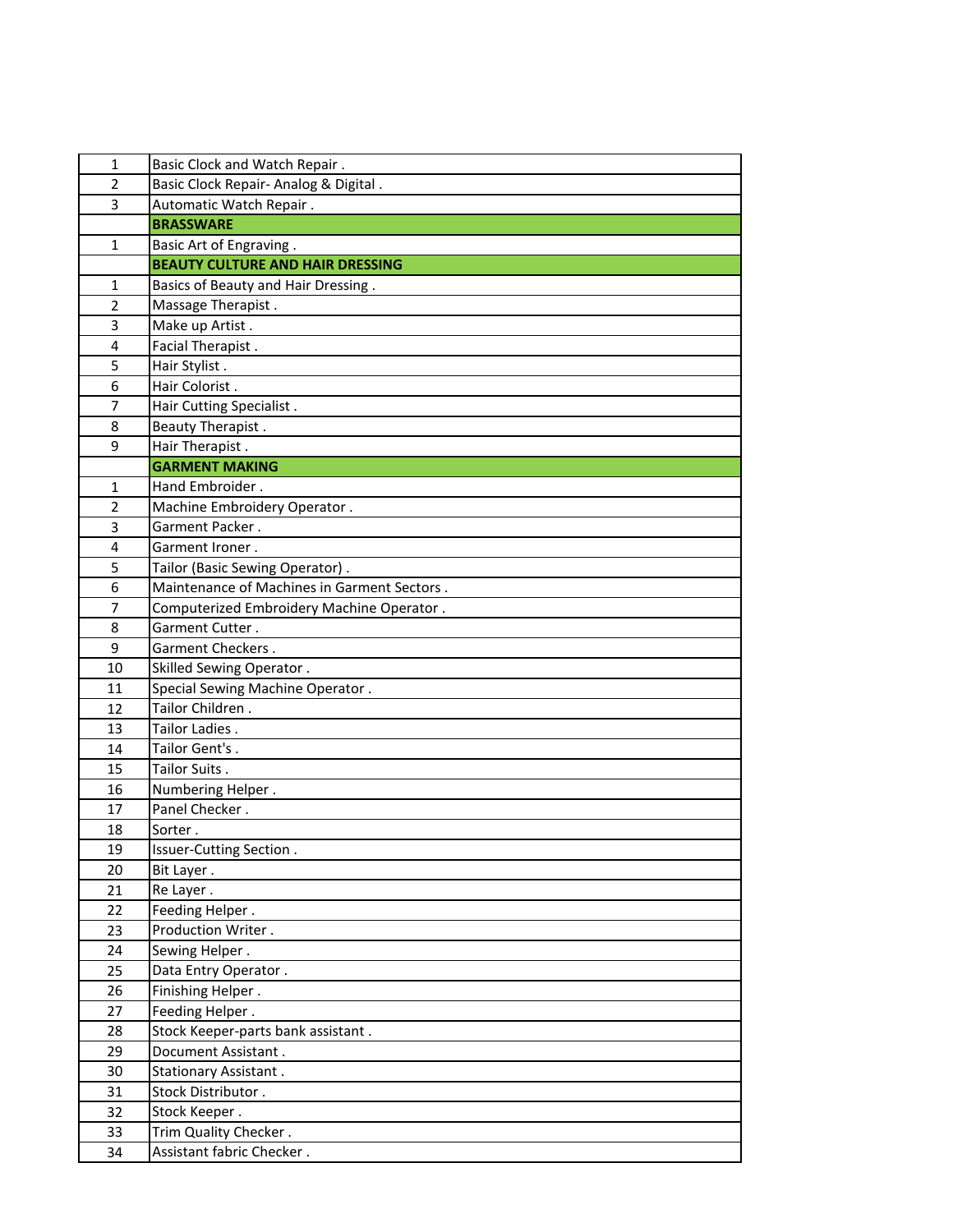| 35 | Loader and Unloader.                                 |
|----|------------------------------------------------------|
| 36 | Office Assistant.                                    |
| 37 | Visual Display Assistant.                            |
| 38 | Printing Assistant.                                  |
| 39 | Helper Washing.                                      |
| 40 | Fabric Checker.                                      |
| 41 | Sampling Tailor.                                     |
| 42 | Kaza (Button Hole) & Button Operator.                |
| 43 | Final Checker- Finishing Checker.                    |
| 44 | Spot Washer.                                         |
| 45 | Heat Sealer/Heat Transfer Printing Machine Operator. |
| 46 | Darner.                                              |
| 47 | Printing Operator- Screen Printing.                  |
| 48 | Printing Operator-Hand Roller.                       |
| 49 | Washing Machine Operator.                            |
| 50 | Hydro-extractor Operator.                            |
| 51 | Denim Washing Operator.                              |
| 52 | Logistic Clerk.                                      |
| 53 | Cutter-Band Knife/ Bladed Cutting.                   |
| 54 | CAD Operator.                                        |
| 55 | Re-Cutter.                                           |
| 56 | Printing Operator- MHM Machine.                      |
| 57 | Curing Machine Operator.                             |
| 58 | Colour Mixer- Printing.                              |
| 59 | Stone Wash Machine Operator.                         |
| 60 | Sand Wash Machine Operator.                          |
| 61 | Bio Polishing Machine Operator.                      |
| 62 | Sand Blasting Machine Operator.                      |
| 63 | Grinding Machine Operator.                           |
| 64 | Nicking Operator.                                    |
| 65 | Mud Wash Operator.                                   |
| 66 | Gerber Mechanic.                                     |
| 67 | Fabric Quality Inspector/ Sourcing Fabric QC.        |
| 68 | Mechanic- Garment Machines (Sewing Machines).        |
| 69 | Mechanic General.                                    |
| 70 | Assistant System Controller.                         |
| 71 | Finishing Supervisor.                                |
| 72 | System Controller.                                   |
| 73 | Training Instructor.                                 |
| 74 | Junior Executive.                                    |
| 75 | Senior Executive.                                    |
| 76 | Ornamentalist- Bead work for Garments.               |
| 77 | Ornamentalist-Ikkat Designer.                        |
| 78 | Ornamentalist- Chikkan Kari Designer.                |
| 79 | Ornamentalist- Kasuti Designer.                      |
| 80 | Ornamentalist- Kantha Designer.                      |
| 81 | Ornamentalist- Kashida Kari Designer.                |
| 82 | Ornamentalist- Phulkari Designer.                    |
| 83 | Ornamentalist- Chamba Rumal Designer.                |
| 84 | Ornamentalist-Zardosi specialist-Zari.               |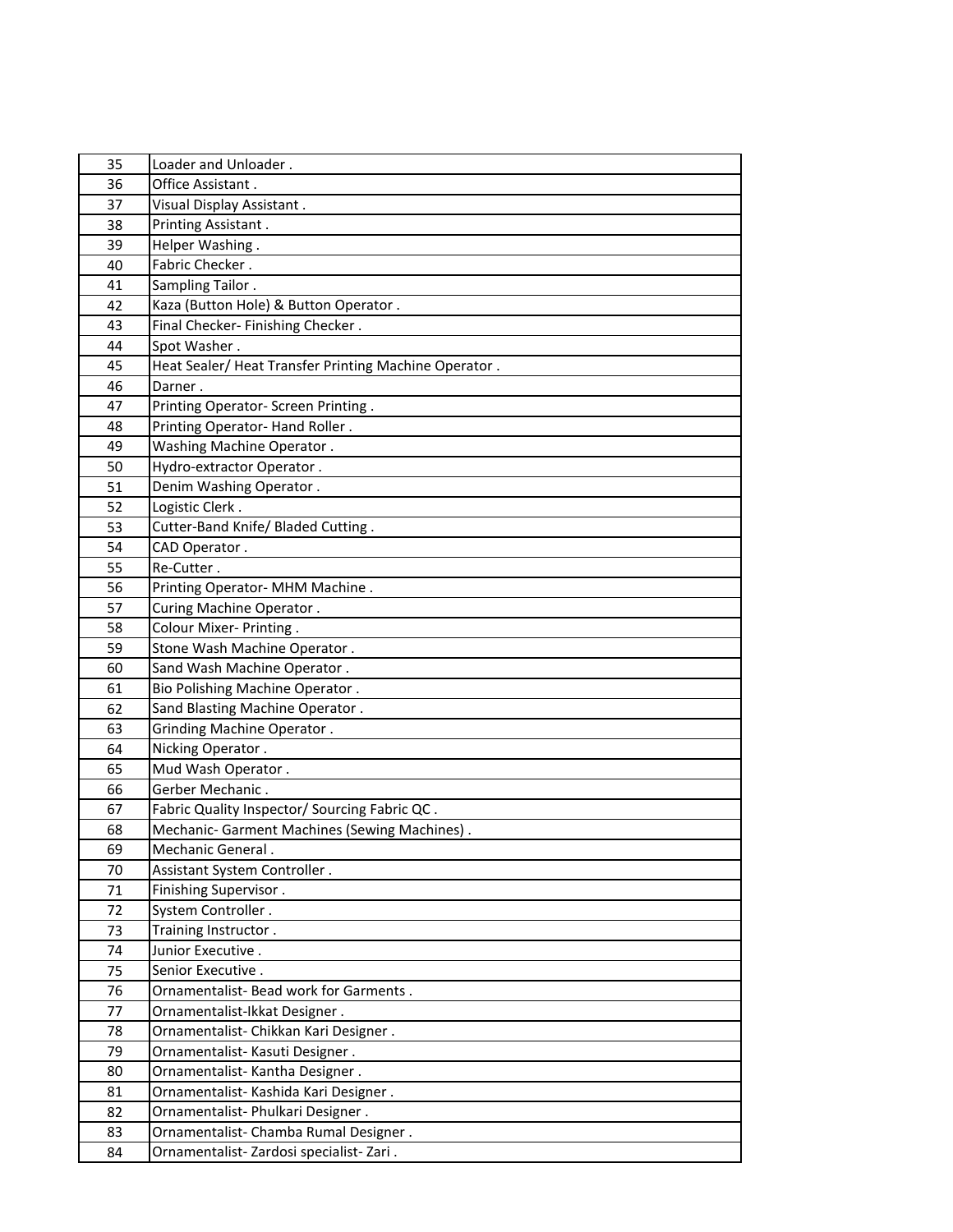| 85             | Ornamentalist-Zardosi specialist-sequence.                                     |
|----------------|--------------------------------------------------------------------------------|
| 86             | Ornamentalist- Zardosi specialist-Glass.                                       |
| 87             | Ornamentalist-Zardosi specialist-woolen/pique.                                 |
| 88             | Ornamentalist-Zardosi specialist-Metal Zardosi.                                |
| 89             | Ornamentalist-Zardosi specialist-Mirror.                                       |
| 90             | Ornamentalist-Hand Work specialist-Applique.                                   |
| 91             | Ornamentalist- Hand Workspecialist-Patch Work.                                 |
| 92             | Ornamentalist-Hand Work specialist-Combination of different skills.            |
| 93             | Gerber Cutting Machine Operator.                                               |
| 94             | Producation Coordinator.                                                       |
| 95             | Cutting Quality Controller.                                                    |
| 96             | Fusing Operator.                                                               |
| 97             | Assistant finishing Supervisor.                                                |
| 98             | Data Collection Operator - Costing.                                            |
| 99             | Denim Washing Operator.                                                        |
| 100            | Jonior Executive.                                                              |
|                | <b>GEM AND JEWELLERY</b>                                                       |
| 1              | Gem Cutting Assistant.                                                         |
| $\overline{2}$ | Foundation Course for Jewellery.                                               |
| 3              | Casting.                                                                       |
| 4              | Basic Stone Setting.                                                           |
| 5              | Advanced Stone Setting.                                                        |
| 6              | Pave Stone Setting.                                                            |
| 7              | Enameling.                                                                     |
| 8              | Advanced Metal Model Making.                                                   |
| 9              | Embossing.                                                                     |
| 10             | Finishing & Polishing of Jewellery Pieces.                                     |
| 11             | Manual Jewellery Design.                                                       |
| 12             | Jewellery CAD design using Rhinoceros.                                         |
| 13             | Jewellery CAD design using Matrix.                                             |
| 14             | Diamond Grading (revised).                                                     |
| 15             | CUt Designing.                                                                 |
| 16             | Cut Optimization and Analysis.                                                 |
| 17             | Jewellery in Organized Retail Management.                                      |
| 18             | International System of Diamond Grading.                                       |
| 19             | Rubber mould packing, Vulcanizing, Mould Cutting, Course Wax Injection & Tree. |
| 20             | Advanced Jewellery CAD design using Matrix.                                    |
| 21             | <b>BASIC METAL MODEL MAKING.</b>                                               |
| 22             | Jewellery Sales Personnel.                                                     |
| 23             | Assistant Designer.                                                            |
| 24             | Production Assistant.                                                          |
| 25             | Gem Appraisal Assistant.                                                       |
| 26             | Jewellery Designer.                                                            |
| 27             | Production Supervisor.                                                         |
| 28             | Gemologist.                                                                    |
| 29             | Quality Control Assistant.                                                     |
| 30             | Assistant Assorter (Commercially used Gemstones).                              |
| 31             | Sales Executive (Gems & Jewellery).                                            |
|                | <b>HOSPITALITY</b>                                                             |
| 1              | Hospitality Assistant.                                                         |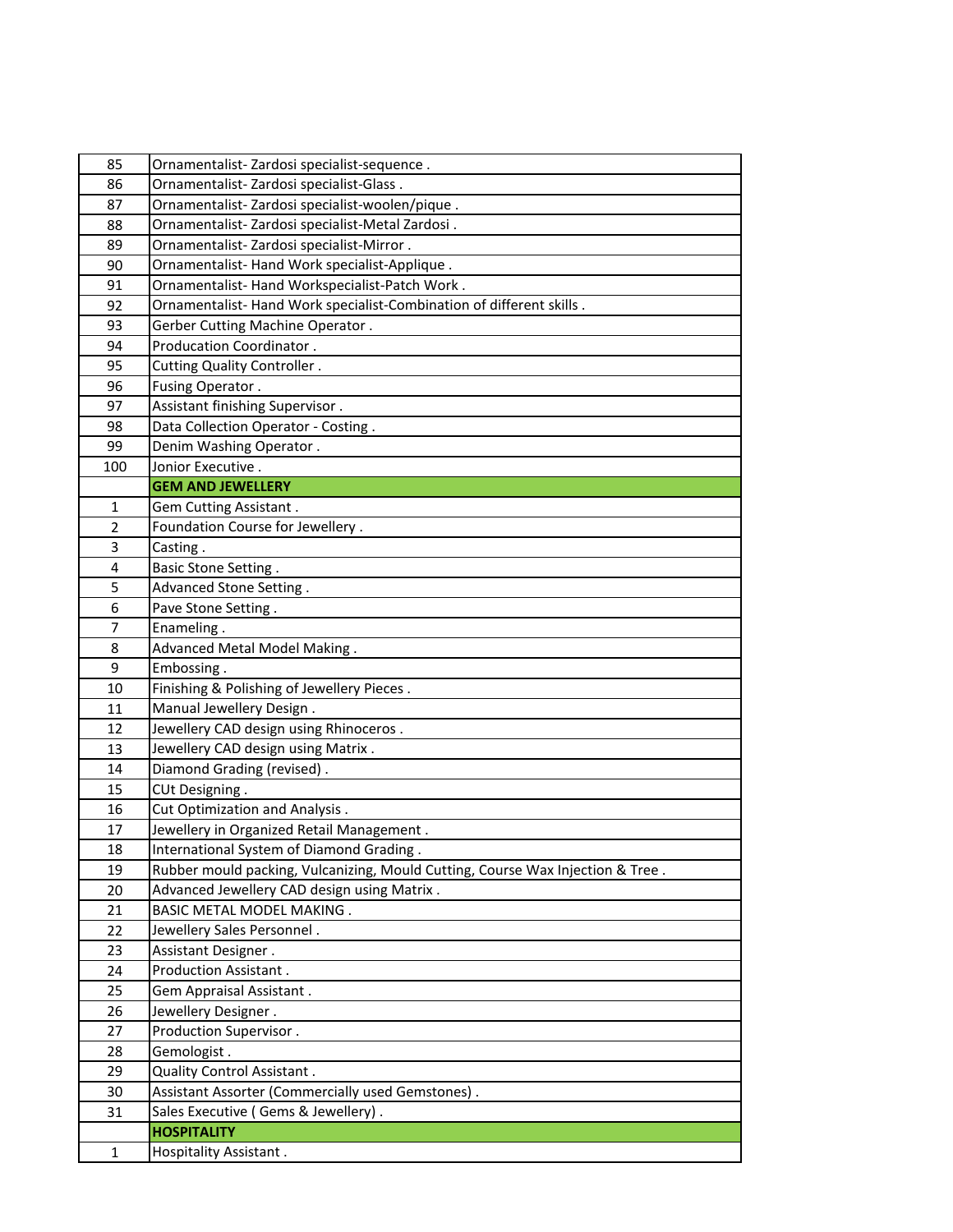| $\overline{2}$ | Household Assistant (General).                       |
|----------------|------------------------------------------------------|
| 3              | Household Assistant (Kitchen & Service).             |
| 4              | Assistant Cook.                                      |
| 5              | Bellboy.                                             |
| 6              | Assistant Waiter/Barmen.                             |
| $\overline{7}$ | Cook-Fast Food.                                      |
| 8              | Houseman (basic).                                    |
| 9              | Cook-Indian Cuisine.                                 |
| 10             | Cook-Tandoori Cuisine.                               |
| 11             | Cook-Chinese (Veg & Non veg).                        |
| 12             | Cook-South Indian Cuisine.                           |
| 13             | Cook-Continental Cuisine.                            |
| 14             | Cook-Halwaie.                                        |
| 15             | Cook-Amritsar Punjabi.                               |
| 16             | Cook-Baker.                                          |
| 17             | Room Attendant.                                      |
| 18             | Head Houseman.                                       |
| 19             | Reservation Asst. And Telephone Asst. .              |
| 20             | Reception Asst. And Information Asst. .              |
| 21             | Steward/Waiter.                                      |
| 22             | Bar Tender.                                          |
| 23             | Public Area Supervisor.                              |
| 24             | Linen/ Uniform Room Supervisor.                      |
| 25             | Head Cook.                                           |
| 26             | Household Child Care.                                |
| 27             | Household Elderly Care.                              |
| 28             | Household Baby Care.                                 |
| 29             | Household Infirm Adult Care.                         |
| 30             | Assistant Steward.                                   |
| 31             | Assistant Waiter.                                    |
| 32             | Assistant Barmen.                                    |
| 33             | Pantry Man.                                          |
| 34             | Geriatrics Assistant.                                |
| 35             | Hotel Billing Clerk.                                 |
| 36             | Door Man.                                            |
| 37             | Domestic Higher level House keepers.                 |
| 38             | Assistant Bell Captain.                              |
| 39             | House Keeping-Room Boy.                              |
| 40             | House Keeping-Chamber Maids.                         |
| 41             | Assistant House Keepers.                             |
| 42             | Dosa Maker.                                          |
| 43             | Anna Sambhar Maker.                                  |
| 44             | The Biryani Specialist.                              |
| 45             | The Kabab Maker.                                     |
| 46             | Seekh Kabab & Beef Grill Maker.                      |
| 47             | The Chat Maker.                                      |
| 48             | Cook-Chinese (Veg & Non veg).                        |
| 49             | Tea Stall Vendor.                                    |
| 50             | Room Service Operator.                               |
| 51             | Infant Nursing Care-Creche Assistants/ Genetic Care. |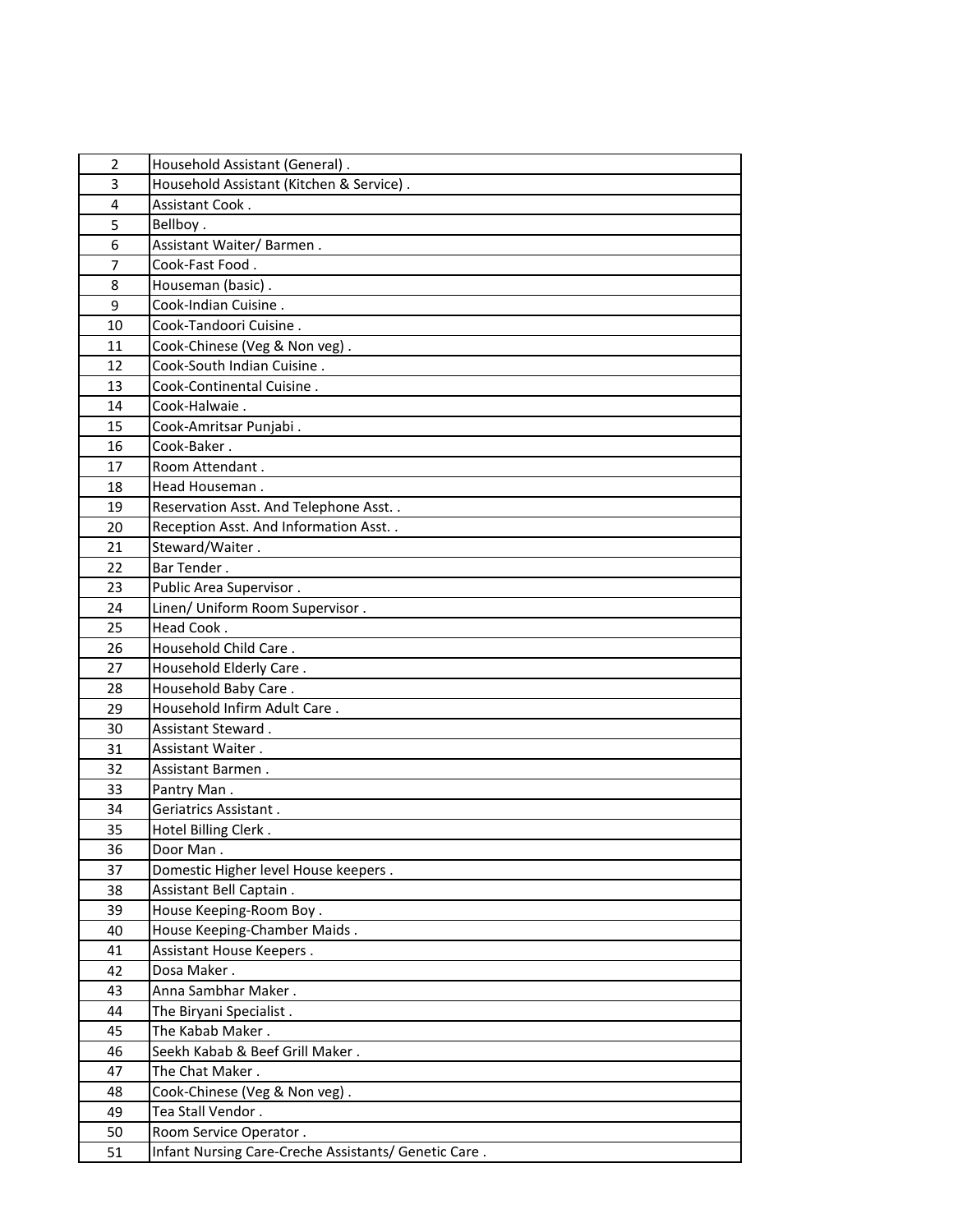| 52             | Buchery.                                                        |
|----------------|-----------------------------------------------------------------|
| 53             | Restaurant Cook- Chettinad.                                     |
| 54             | Restaurant Cook- Continental.                                   |
| 55             | Restaurant Cook-Italian.                                        |
| 56             | Restaurant Cook-Japanese.                                       |
| 57             | Restaurant Cook- Kerala.                                        |
| 58             | Restaurant Cook- Korean.                                        |
| 59             | Restaurant Cook- Mangalore.                                     |
| 60             | Restaurant Cook- North Indian Tandoori.                         |
| 61             | Restaurant Cook-Thai.                                           |
| 62             | Restaurant Cook-Western.                                        |
| 63             | Restaurant Cook- South Indian.                                  |
| 64             | Idli Sambhar Marker.                                            |
| 65             | care Giver for Differently abled Children (Physical & Mental).  |
| 66             | Care Taker-Day Care.                                            |
| 67             | Hotel Cashier.                                                  |
| 68             | Food & Beverage Service- Star Hotels & Fine Dining Restaurants. |
| 69             | Bell Captain.                                                   |
| 70             | Steward/Head waiter.                                            |
| 71             | Food & Beverage Service.                                        |
| 72             | Language Coordinator.                                           |
| 73             | Captains.                                                       |
| 74             | Pre School Child Support Associate.                             |
| 75             | Steward-Supervisor.                                             |
| 76             | Senior Captain.                                                 |
| 77             | Household Help (Cleaning).                                      |
| 78             | Household Help (Washing).                                       |
| 79             | Household Help(Kitchen).                                        |
| 80             | Household Help (General).                                       |
|                | <b>KHADI</b>                                                    |
| 1              | Spining on new model Charkha.                                   |
| $\overline{2}$ | Plain Weaving on Frame Loom.                                    |
| 3              | Advance Spining (Woolen).                                       |
| 4              | Advance Sponong (Cotton & Muslin).                              |
| 5              | Advance spining (Silk).                                         |
| 6              | Advance Weaving (Silk).                                         |
| 7              | Advance Weaving (Cotton/ Polyvastra).                           |
| 8              | Advance Weaving (Woolen).                                       |
|                | <b>PLASTIC PROCESSING</b>                                       |
| $\mathbf{1}$   | Basic Fitting & Measurement.                                    |
| $\overline{2}$ | Basic Electrical Joints & Fitting.                              |
| 3              | Plastic Mould assistant for injection moulding.                 |
| 4              | Plastic Mould assistant for Compression moulding.               |
| 5              | Plastic mould assistant for Extrusion Moulding.                 |
| 6              | Plastic mould assistant for Blow moulding.                      |
| 7              | Auto Plastic mould assistant (injection moulding).              |
| 8              | Auto Plastic mould assistant (compression moulding).            |
| 9              | Auto Plastic mould assistant (extrusion moulding).              |
| 10             | Auto Plastic mould assistant (blow moulding).                   |
|                | <b>PRINTING</b>                                                 |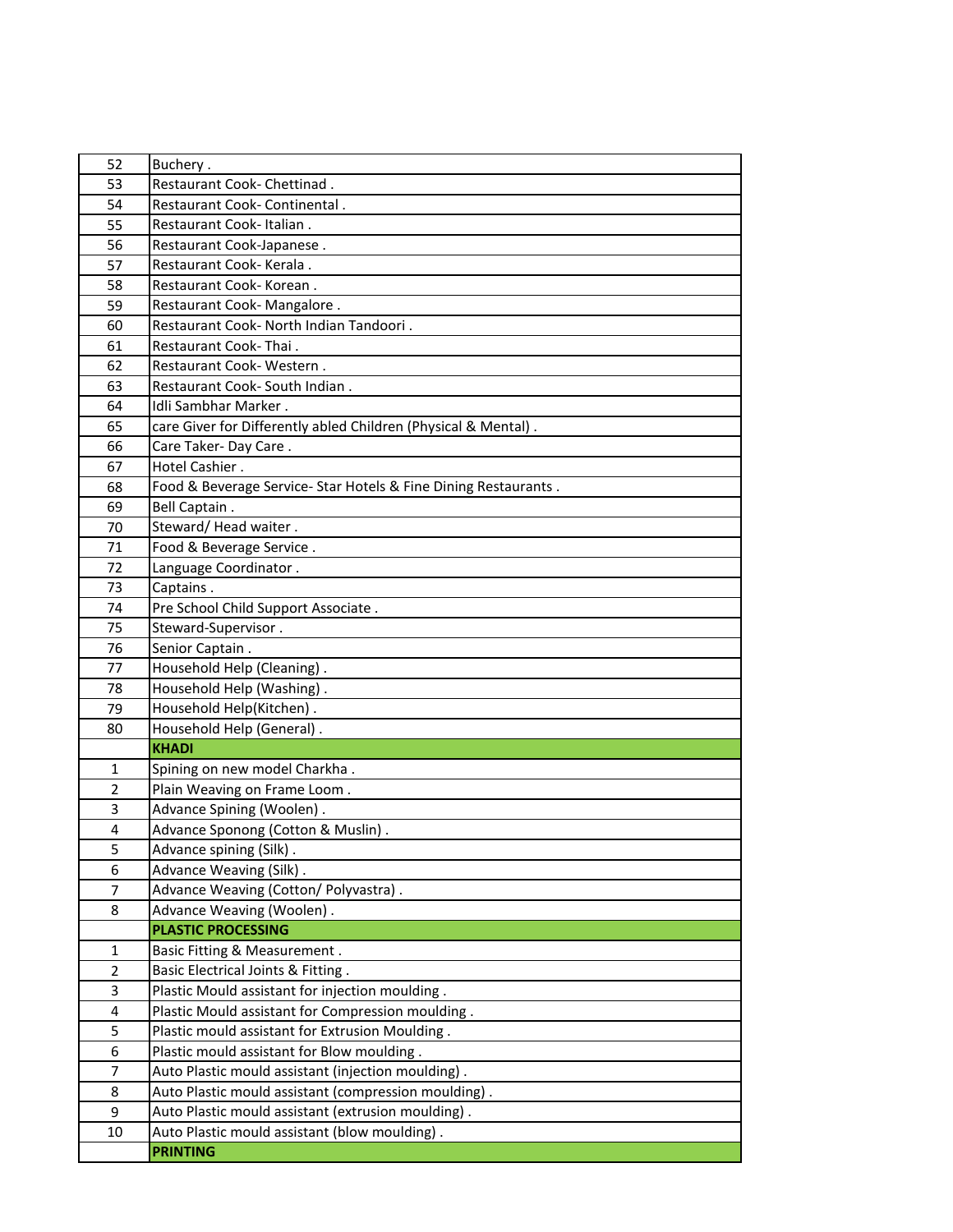| 1              | Basic for Printing Sector (Except Book Binding).                          |
|----------------|---------------------------------------------------------------------------|
| $\overline{2}$ | <b>Basic Book Binding.</b>                                                |
| 3              | Screen Printing.                                                          |
| 4              | Book Binder.                                                              |
| 5              | Offset Machine Operator- Sheet Fed (Single and Multi Color).              |
| 6              | Offset Machine Operator- (Web Prefector).                                 |
| 7              | Offset Plate maker.                                                       |
| 8              | DTPO.                                                                     |
| 9              | Advance/ Supervisory (Except Book Binding).                               |
| 10             | Advance/ Supervisory (Book Binding).                                      |
|                | <b>PROCESS INSTRUMENTATION</b>                                            |
| $\mathbf{1}$   | Instrumentation Panel fabrication andf installation of pipe line.         |
| $\overline{2}$ | Process instrumentation machinery and equipment mechanic.                 |
| 3              | Maintenance of recorders, transmitters and analyzers.                     |
| 4              | Installation, Repair and Maintenance of Pressure Gauge. .                 |
| 5              | Installation, Repair and Maintenance of Temprature measuring instruments. |
| 6              | Installation, Repair and Maintenance of Level measuring insutruments.     |
| 7              | Installation, Repair and Maintenance of flow measuring instruments.       |
|                | <b>PRODUCTION AND MANUFACTURING</b>                                       |
| 1              | Turning.                                                                  |
| $\overline{2}$ | Advance Turning.                                                          |
| 3              | Milling.                                                                  |
| 4              | Advance Milling.                                                          |
| 5              | Surface Grinding.                                                         |
| 6              | Cylindrical Grinding.                                                     |
| 7              | CNC Turning.                                                              |
| 8              | CNC Milling.                                                              |
| 9              | Basics of Forging Technology & Process.                                   |
| 10             | Die Manufacturing, Inspection of Die & Handling.                          |
| 11             | Advance Forging Technology & Heat Treatment.                              |
| 12             | <b>Basic Mechanical drafting.</b>                                         |
| 13             | Advance Mechanical Drafting.                                              |
|                | <b>REFRIGERATION AND AIR CONDITIONING</b>                                 |
| 1              | Basic Refrigeration & Air Conditioning.                                   |
| $\overline{2}$ | Repair & Maintenance of Refrigerators and Deep freezers.                  |
| 3              | Service & Maintenance of Water Cooler & Bottle Cooler.                    |
| 4              | Repair & Maintenance of Air Conditioner.                                  |
| 5              | Repair & maintenance of Car Air-Conditioning Unit.                        |
| 6              | Service & Maintenance of Air Conditioning Plant.                          |
|                | <b>RETAIL</b>                                                             |
| 1              | Sales Person (Retail).                                                    |
| $\overline{2}$ | Senior Sales Person (Retail).                                             |
| 3              | Retail Operations.                                                        |
| 4              | Sales Person (Door to Door).                                              |
| 1              | <b>TOY MAKING</b><br>Pattern & Mould Maker (Soft Toy).                    |
| $\overline{2}$ | Cutter & Fixer of Toy Parts (Soft Toy).                                   |
|                | General Sewing m/c Operator (Soft Toy).                                   |
| 3<br>4         | Stuffer & Willower (Soft Toy).                                            |
| 5              | Finisher & Painter (Soft Toy).                                            |
|                |                                                                           |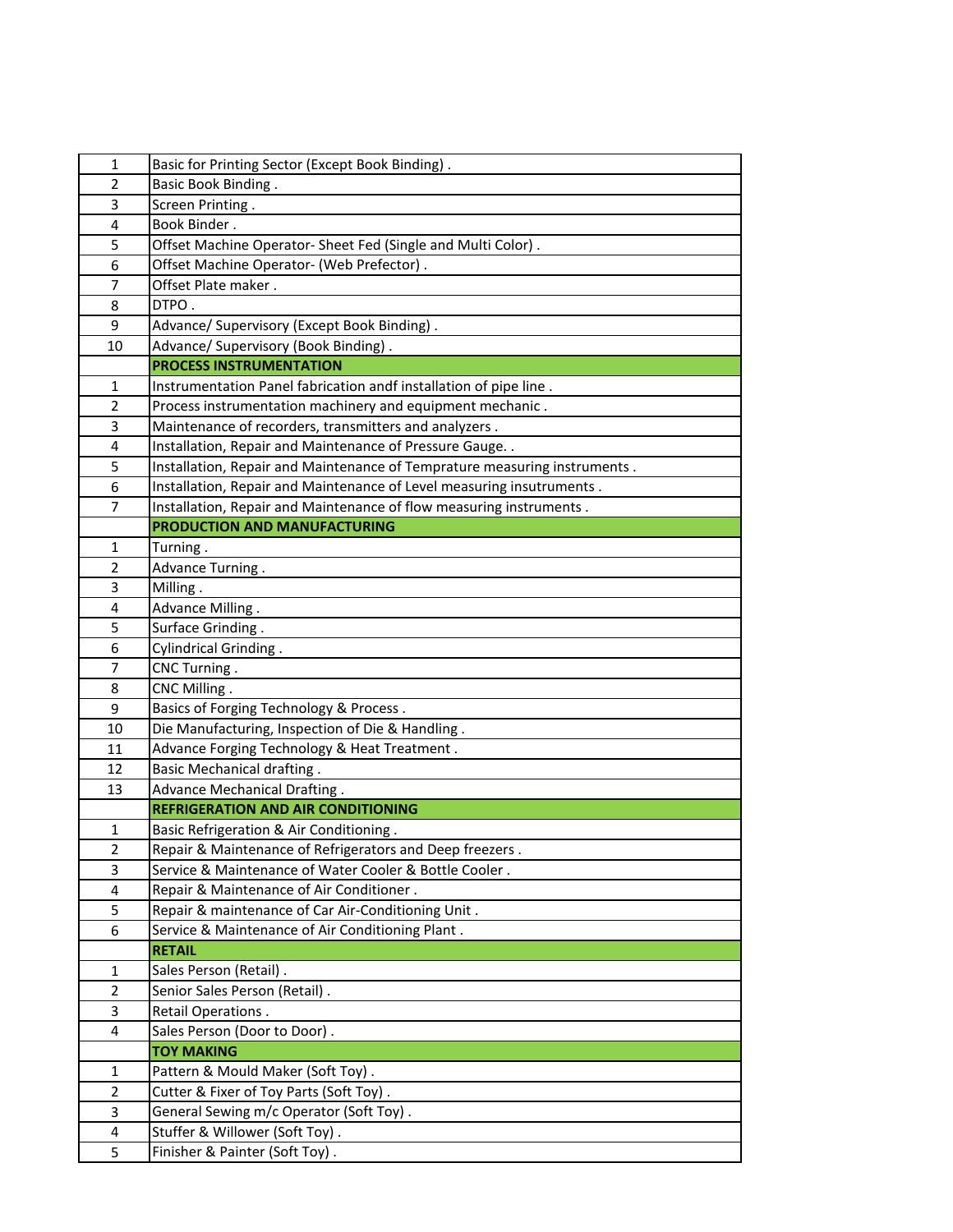| 6              | Packer (Soft Toy).                                   |
|----------------|------------------------------------------------------|
| 7              | Special Sewing m/c Operator (Soft Toy).              |
|                | <b>INDIAN SWEETS SNACKS AND FOOD</b>                 |
| 1              | Attendant-Ethnic Indian Sweets, Snacks & Food.       |
| 2              | Assistant Craftsman-Bengali Sweets.                  |
| 3              | Craftsman-Bengali Sweets.                            |
| 4              | Assistant Craftsman-Ghee Based Sweets.               |
| 5              | Craftsman-Ghee Based Sweets.                         |
| 6              | Assistant Craftsman- Kaju & Dry Fruit Based Sweets.  |
| $\overline{7}$ | Craftsman-Kaju & Dry Fruit Based Sweets.             |
| 8              | Assistant Craftsman-Milk & Khoa Sweets.              |
| 9              | Craftsman-Milk & Khoa Sweets.                        |
| 10             | Assistant Craftsman- Namkeens & Savouries.           |
| 11             | Craftsman-Namkeens & Savouries.                      |
| 12             | Assistant Craftsman-Indian Snacks.                   |
| 13             | Craftsman-Indian Snacks.                             |
| 14             | Assistant Craftsman-North Indian Food.               |
| 15             | Craftsman-North Indian Food.                         |
| 16             | Assistant Craftsman-South India Food.                |
| 17             | Craftsman-South Indian Food.                         |
| 18             | Assistant Craftsman-Indian Chinese Food.             |
| 19             | Craftsman-Indian Chinese Food.                       |
| 20             | Assistant Craftsman-Continental Food.                |
| 21             | Craftsman-Continental Food.                          |
| 22             | Assistant Craftsman-Indian Chat.                     |
| 23             | Craftsman-Indian Chat.                               |
| 24             | Assistant Craftsman-Retail Counter Indian Chat.      |
| 25             | Craftsman-Retail Counter Indian Chat.                |
| 26             | Assistant Craftsman-Retail Counter Indian Sweets.    |
| 27             | Craftsman-Retail Counter Indian Sweets.              |
| 28             | Assistant Craftsman-Retail Counter Restaurant.       |
| 29             | Craftsman-Retail Counter Restaurant.                 |
| 30             | Assistant Craftsman-Indian Desserts.                 |
| 31             | Craftsman-Indian Desserts.                           |
| 32             | Assistant Craftsman-Indian Syrupa & Thandai.         |
| 33             | Craftsman-Indian Syrupa & Thandai.                   |
| 34             | Assistant Craftsman-South Indian Snacks.             |
| 35             | Craftsman-South Indian Snacks.                       |
| 36             | Assistant Craftsman-Bengali Sweets.                  |
|                | <b>PAINT</b>                                         |
| $\mathbf{1}$   | Painter Assistant/helper.                            |
| $\overline{2}$ | Wall Painter.                                        |
| 3              | Wood Painter.                                        |
| 4              | Metal Surface Painter.                               |
| 5              | Spray Painter.                                       |
| 6              | Painter (Application, Testing, Handing and Storing). |
|                | <b>CONSTRUCTION</b>                                  |
| 1              | Assistant Shuttering Carpenter and Scaffolder.       |
| $\overline{2}$ | System Shuttering Capenter.                          |
| 3              | Conventional Shuttering Carpenter.                   |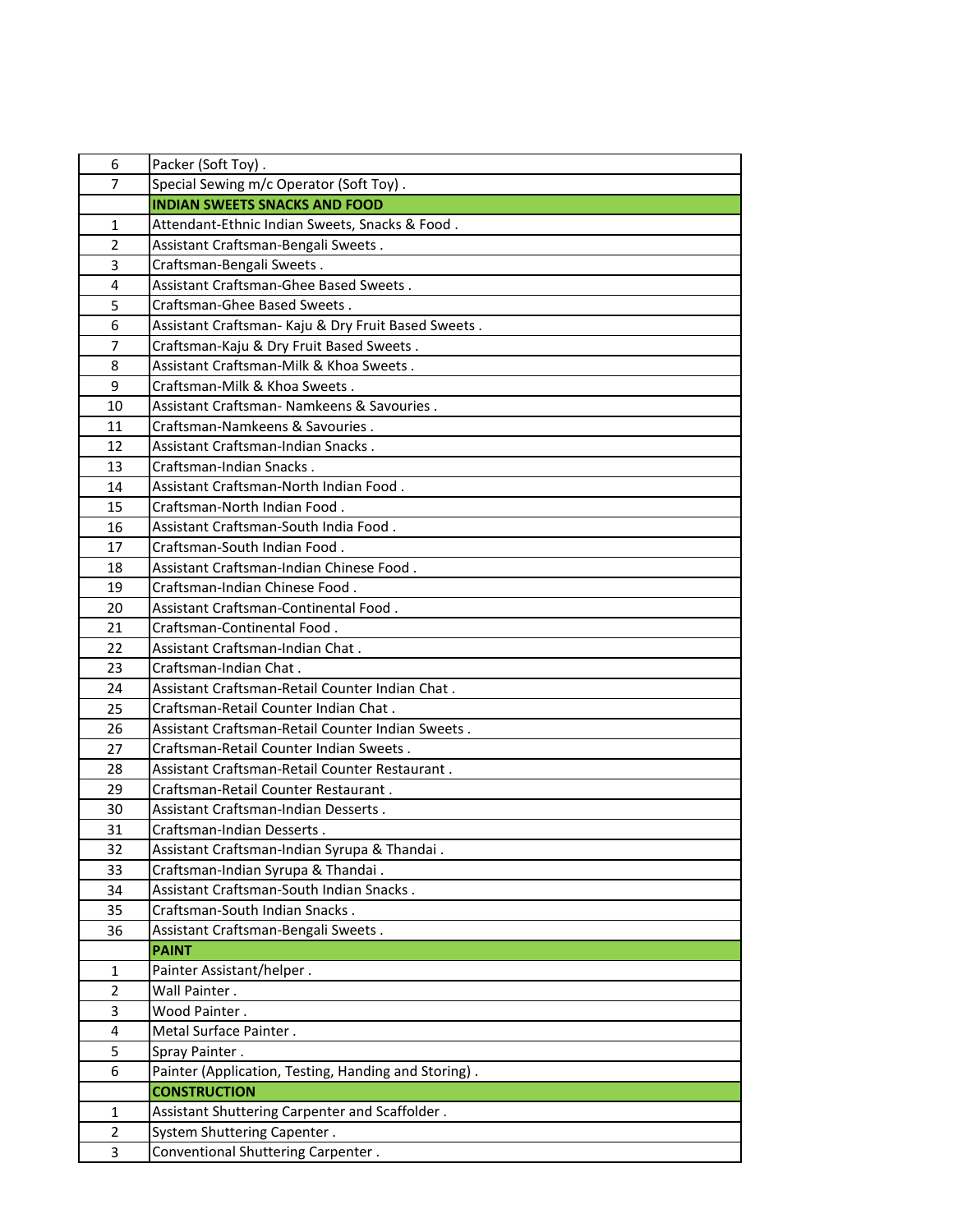| 4              | Scaffolder.                                                                                       |
|----------------|---------------------------------------------------------------------------------------------------|
| 5              | <b>Building Carpenter.</b>                                                                        |
| 6              | Assistant Bar Bender and Steel Fixer.                                                             |
| 7              | Bar Bender.                                                                                       |
| 8              | Assistant Mason.                                                                                  |
| 9              | Mason.                                                                                            |
| 10             | Tiler (Ceramic).                                                                                  |
| 11             | Assistant Plumber.                                                                                |
| 12             | Plumber.                                                                                          |
| 13             | Assistant Works Supervisor.                                                                       |
| 14             | Assistant Storekeeper.                                                                            |
| 15             | Junior Land Surveyor.                                                                             |
| 16             | Works Supervisor.                                                                                 |
| 17             | Storekeeper.                                                                                      |
| 18             | Senior Land Surveyor.                                                                             |
| 19             | Junior Rural Road Layer.                                                                          |
| 20             | Assistant Highway Works Supervisor.                                                               |
| 21             | Highway Works Supervisor.                                                                         |
| 22             | 3D Designer Using ProE.                                                                           |
| 23             | 3D ADVANCED Designer Using ProE.                                                                  |
| 24             | Construcation Electrician-I.                                                                      |
| 25             | Construcation Electrician-II.                                                                     |
| 26             | Construcation Electrician-III.                                                                    |
| 27             | <b>Building Security System Mechanic.</b>                                                         |
| 28             | Electrical Wireman.                                                                               |
| 29             | Control Panel Assembier.                                                                          |
| 30             | Electrical Fitter.                                                                                |
| 31             | Overhead Linesman.                                                                                |
| 32             | Cable Jointer (Power).                                                                            |
| 33             | Communication System Mechanic.                                                                    |
| 34             | Refrigeration/Air Conditioning/Ventilation Mechanic (Electrical Control).                         |
| 35             | Fire Services Electrical Fitter.                                                                  |
| 36             | Helper.                                                                                           |
| 37             | Granite Stone Dresser-I.                                                                          |
| 38             | Granite Stone Dresser-II.                                                                         |
| 39             | Granolithic Flooring Mason.                                                                       |
| 40             | RIGGER.                                                                                           |
| 41             | Construction Electrician.                                                                         |
| 42             | Earth Work Excavator.                                                                             |
|                | <b>SECURITY</b>                                                                                   |
| 1              | Personal Security Guard.                                                                          |
| $\overline{2}$ | Industrial Security Guard.                                                                        |
| 3              | Event/Conference Security guard.                                                                  |
| 4              | Security Guard (General).                                                                         |
| 5              | Security Guard (General) and Personal Security Guard.                                             |
| 6              | Security Guard (General) and Event/Conference Security Guard.                                     |
| $\overline{7}$ | Security Gusrd (General) and Industrial Security Guard.                                           |
| 8              | Personal Security Guard and Industrial Security Guard.                                            |
| 9              | Personal Security Guard and Event/Conference Security Guard.                                      |
| 10             | Assistant Security Officer in-charge: security (General): Industrial Security: Event/conference ! |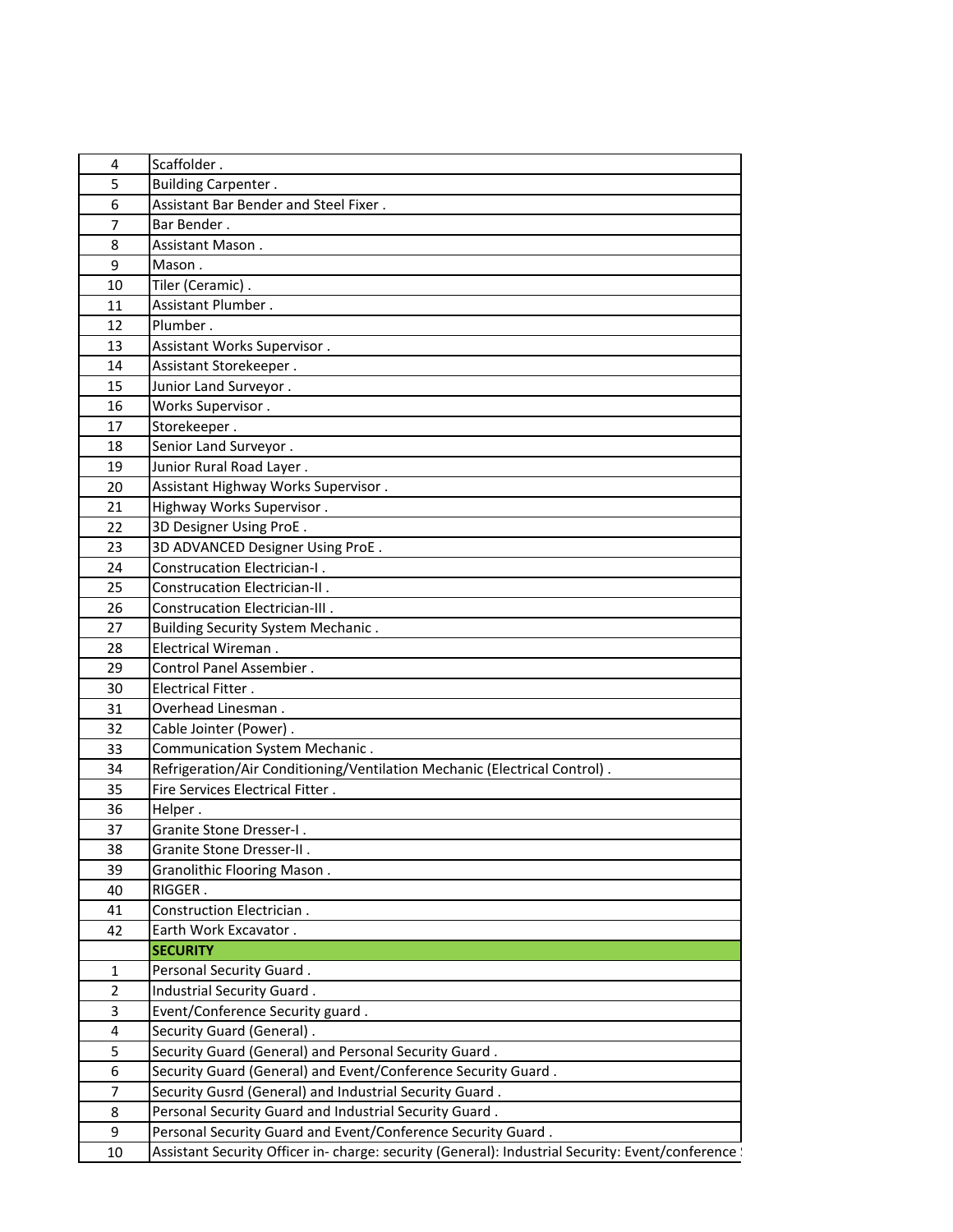|                         | <b>WOOD WORK</b>                                         |
|-------------------------|----------------------------------------------------------|
| 1                       | Basic Wood Work.                                         |
| $\overline{2}$          | Wooden Furniture.                                        |
|                         | <b>MEDIA</b>                                             |
| 1                       | Digital Camera Photography.                              |
| $\overline{2}$          | Videography.                                             |
| 3                       | Mass Communication.                                      |
| 4                       | Digital Audio Recording.                                 |
| 5                       | Lighting Assistant.                                      |
| 6                       | Assistant Video Editor.                                  |
|                         | <b>FOOD PROCESSING AND PRESERVATION</b>                  |
| $\mathbf{1}$            | <b>Basic Food Preservation.</b>                          |
| $\overline{2}$          | Baker & Confectioner.                                    |
| 3                       | Milk & Dairy Products making Assistant.                  |
| 4                       | Agro Products Maker.                                     |
| 5                       | Food Beverages Making Assistant.                         |
| 6                       | Processed Food Products Making Assistant.                |
| 7                       | Fruits & Vegetables Processor.                           |
| 8                       | Cereals, Pulses & Oilseeds Processor (Milling & Baking). |
| 9                       | Food Beverage Maker.                                     |
| 10                      | Milk & Milk Products Maker.                              |
| 11                      | Meat, Fish & Poultry Processor.                          |
|                         | <b>LEATHER AND SPORTS GOODS</b>                          |
| $\mathbf{1}$            | Leather & Rexene Goods Maker.                            |
| $\overline{2}$          | Manufacturing Process of Leather.                        |
| 3                       | Leather Garments Maaker.                                 |
| 4                       | Leather & Sports Goods Maker.                            |
| 5                       | Leather Goods Marker (Travels).                          |
| 6                       | Leather Footwear & Sports Shoes Maker.                   |
| 7                       | Pattern & Template Maker (Leather & Shoes Goods).        |
| 8                       | Pattern & Template Maker (Leather Shoes & Sports Shoes). |
| 9                       | Leather Goods Salesman.                                  |
| 10                      | Leather Goods Supervisor/Administrator.                  |
| 11                      | Leather Footwer Mchine Opertors (Closing).               |
| 12                      | Leather Footwear Mchine Operators (Clicking).            |
|                         | <b>TRAVEL AND TOURISM</b>                                |
| 1                       | Tour Salesman.                                           |
| $\overline{2}$          | Tour Office Assistant.                                   |
| 3                       | Accommodation assistant.                                 |
| 4                       | Ticket Reservation Assistant.                            |
| 5                       | Tour Guide for Domestic Tourist.                         |
| 6                       | Driver cum Tour Guide.                                   |
| 7                       | Tour Program me Coordinator.                             |
| 8                       | Tour Guide for International Tourist.                    |
| 9                       | Tour Agent/ Travel & Tour Operator.                      |
|                         | <b>COURIER AND LOGISTICS</b>                             |
| 1                       | Loader.                                                  |
| $\overline{2}$          | Courier.                                                 |
| 3                       | Driver cum Courier.                                      |
| $\overline{\mathbf{4}}$ | Office Assistant.                                        |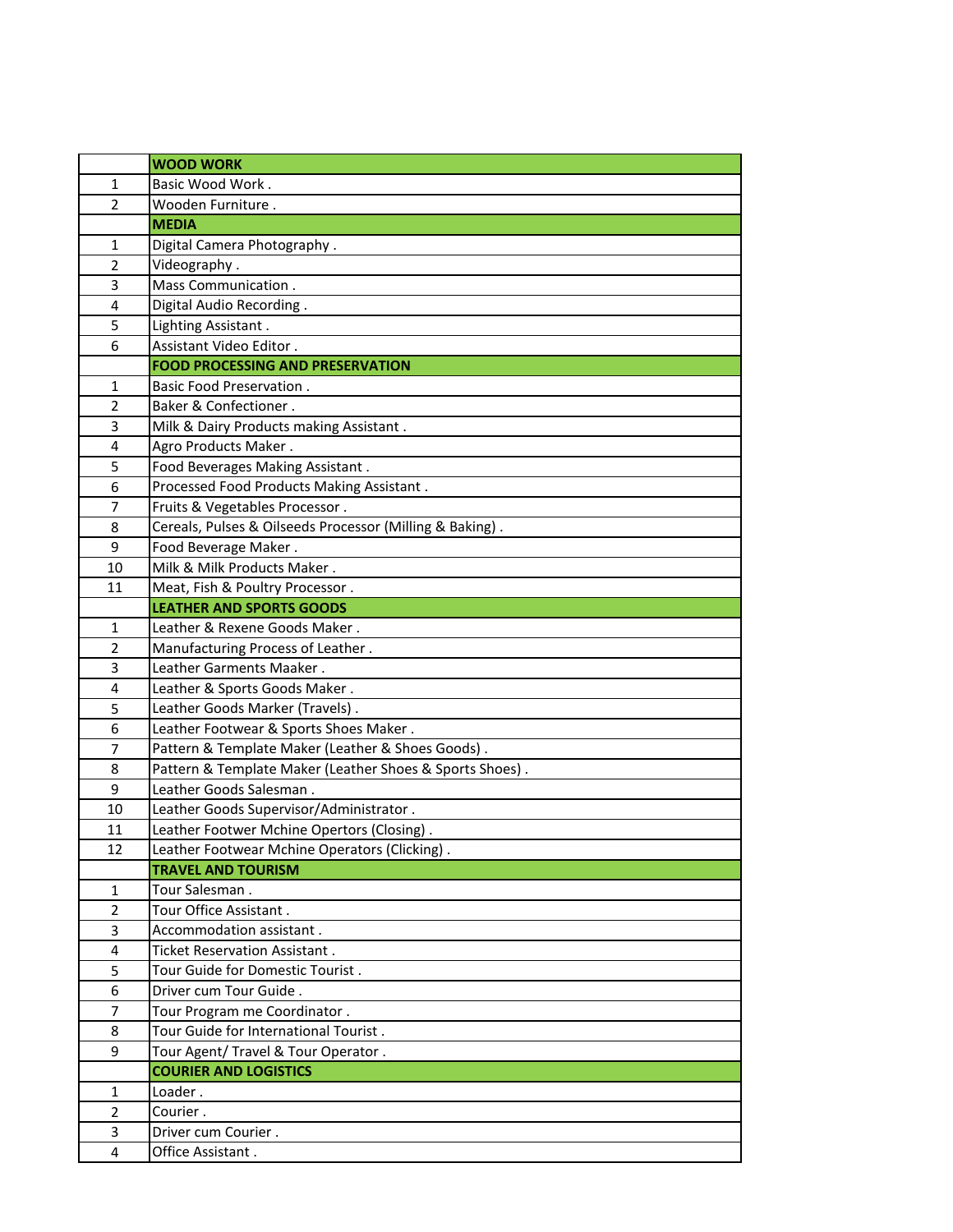| 5              | Operation Supervisor/ Executive.                           |
|----------------|------------------------------------------------------------|
| 6              | Marketing/Channel (Vendor/Franchise)/ Sales Executive.     |
| $\overline{7}$ | <b>INSURANCE</b>                                           |
| 8              | Insurance Sales Advisor.                                   |
| 9              | Senior Sales Person (Non life Insurance).                  |
| 10             | Senior Sales Person (life Insurance).                      |
|                | <b>JUTE SECTOR</b>                                         |
| 1              | Mazdoor.                                                   |
| $\overline{2}$ | Root Cutter, Heckler cum Selector.                         |
| 3              | Jute spreader/ softener (feeder/receiver/ Pliers).         |
| 4              | Breaker/ teaser card feeder.                               |
| 5              | Jute Drawing Opertor.                                      |
| 6              | Spinner/Twister.                                           |
| $\overline{7}$ | Breaker Receiver & Finisher/ Inter Card Feeder.            |
| 8              | Finisher card receiver cum First Drawing Feeder.           |
| 9              | Sliver Feeder/ Bobbin Shifter.                             |
| 10             | Spool winder.                                              |
| 11             | Cop winder.                                                |
| 12             | Pre-Beamer.                                                |
| 13             | Beamer/Dresser.                                            |
| 14             | Weaver.                                                    |
| 15             | Weaver- Modern Shuttleness Looms.                          |
| 16             | Damping/ Calender/ Lapping Operator.                       |
| 17             | Cutting Machine Operator.                                  |
| 18             | Sewer .                                                    |
| 19             | Press Operator.                                            |
| 20             | Electrical Maintenance (Jute Mill).                        |
|                | <b>JUTE DIVERSIFIED PRODUCT SECTOR</b>                     |
| 1              | Jute braided Product Maker.                                |
| $\overline{2}$ | Jute Footwears Maker.                                      |
| 3              | Weaver.                                                    |
| 4              | Dyer.                                                      |
| 5              | Designer cum Maker of Fabric Bags.                         |
| 6              | Designer cum Maker Decorative items.                       |
|                | <b>FISHERIES AND ALLIED SECTOR</b>                         |
| $\mathbf{1}$   | Fishing Operation.                                         |
| $\overline{2}$ | Aquarium fabrication & Maintenance.                        |
| 3              | Operation, maintenance & repair of Fishing Boat Engines.   |
| 4              | Crab Culture & fattening.                                  |
| 5              | Fish Feed preparation.                                     |
| 6              | Breeding of Ornamental fish.                               |
| 7              | Breeding of Carps.                                         |
| 8              | Fish boat building.                                        |
| 9              | Multiplication of Aquatic Ornamental Plant.                |
| 10             | Operation & Maintenance of Marine Refrigeration Equipment. |
| 11             | Operation & Maintenance of Marine Electonic Equipment.     |
| 12             | Mussel Culture.                                            |
| 13             | Shrimp Hatchery.                                           |
| 14             | Shrimp Farming.                                            |
| 15             | Fish Processing.                                           |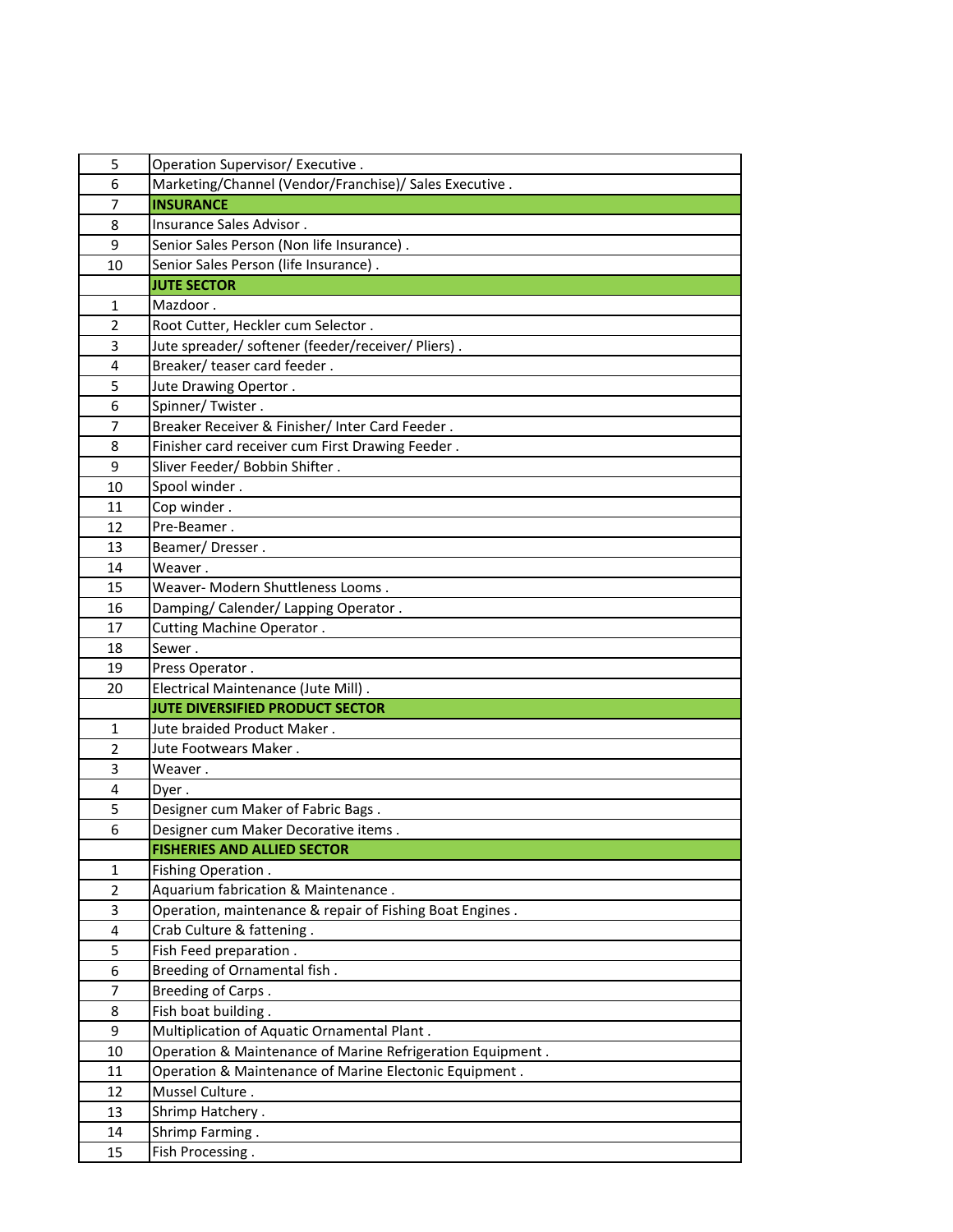| 16             | Preparation of Value added Seafood Product.                                           |
|----------------|---------------------------------------------------------------------------------------|
|                | <b>FIRE AND SAFETY ENGINEERING</b>                                                    |
| $\mathbf{1}$   | Assistant Fire Operator.                                                              |
| $\overline{2}$ | Fire and Rescue Operator.                                                             |
|                | <b>BUSINESS AND COMMERCE</b>                                                          |
| 1              | Small Office/ Home Office Coordinator.                                                |
| $\overline{2}$ | Junior Marketing Associate.                                                           |
| 3              | Junior human Resource Associate.                                                      |
| 4              | Junior Finance Associate.                                                             |
| 5              | Small Office/ Home Office entrepreneur.                                               |
| 6              | Marketing Associate.                                                                  |
| 7              | Human Resource Associate.                                                             |
| 8              | Finance Associte.                                                                     |
|                | <b>MATERIAL MANAGEMENT</b>                                                            |
| 1              | Store Attendant.                                                                      |
| $\overline{2}$ | Material handling.                                                                    |
| 3              | Finish Goods Keeper.                                                                  |
| 4              | Assistant Storekeeper.                                                                |
| 5              | Storkeeper.                                                                           |
|                | HAND MADE PAPER AND PAPER PRODUCT                                                     |
| 1              | Manufacturing of Envelopes.                                                           |
| $\overline{2}$ | Manufacturing of Donnas and Plates.                                                   |
| 3              | Manufacturing of Cup and Tumbler.                                                     |
| 4              | Segregator (Raw material sorting).                                                    |
| 5              | Rag Chopper.                                                                          |
| 6              | Pulp Beater.                                                                          |
| $\overline{7}$ | Agitator- Pulp QC.                                                                    |
| 8              | Mould Vat Operator.                                                                   |
| 9              | Sheet Formation on Vat (Dipping).                                                     |
| 10             | Sheet Formation on Auto-Vat (Lifting).                                                |
| 11             | Hydraulic Press Operator.                                                             |
| 12             | Dryer.                                                                                |
| 13             | Calendaring Operator.                                                                 |
| 14             | Paper Cutter.                                                                         |
| 15             | Packer.                                                                               |
| 16             | Material Organiser/Helper.                                                            |
| 17             | Fabricator/Folder.<br>Fabricator/Assembler.                                           |
| 18             |                                                                                       |
| 19<br>20       | Fabricator/Glue Coater.<br>Fabricator/Skinner.                                        |
| 21             | Fabricator/Aligner.                                                                   |
| 22             | Packer (M/C).                                                                         |
| 23             | Fabricator/Sculpture.                                                                 |
| 24             | Fabricator/Template Maker.                                                            |
| 25             | Fabricator/Specks Designer.                                                           |
| 26             | Marketing Assistant.                                                                  |
|                | <b>INDUSTRIAL ELECTRICAL</b>                                                          |
| $\mathbf{1}$   | Basic Electricity and Industrial Wiring.                                              |
| $\overline{2}$ | Motors, Transformers and Earthing.                                                    |
| 3              | Cables and Industrial Equipments (Inverter, Lead Acid Battery & Operation of DG set). |
|                |                                                                                       |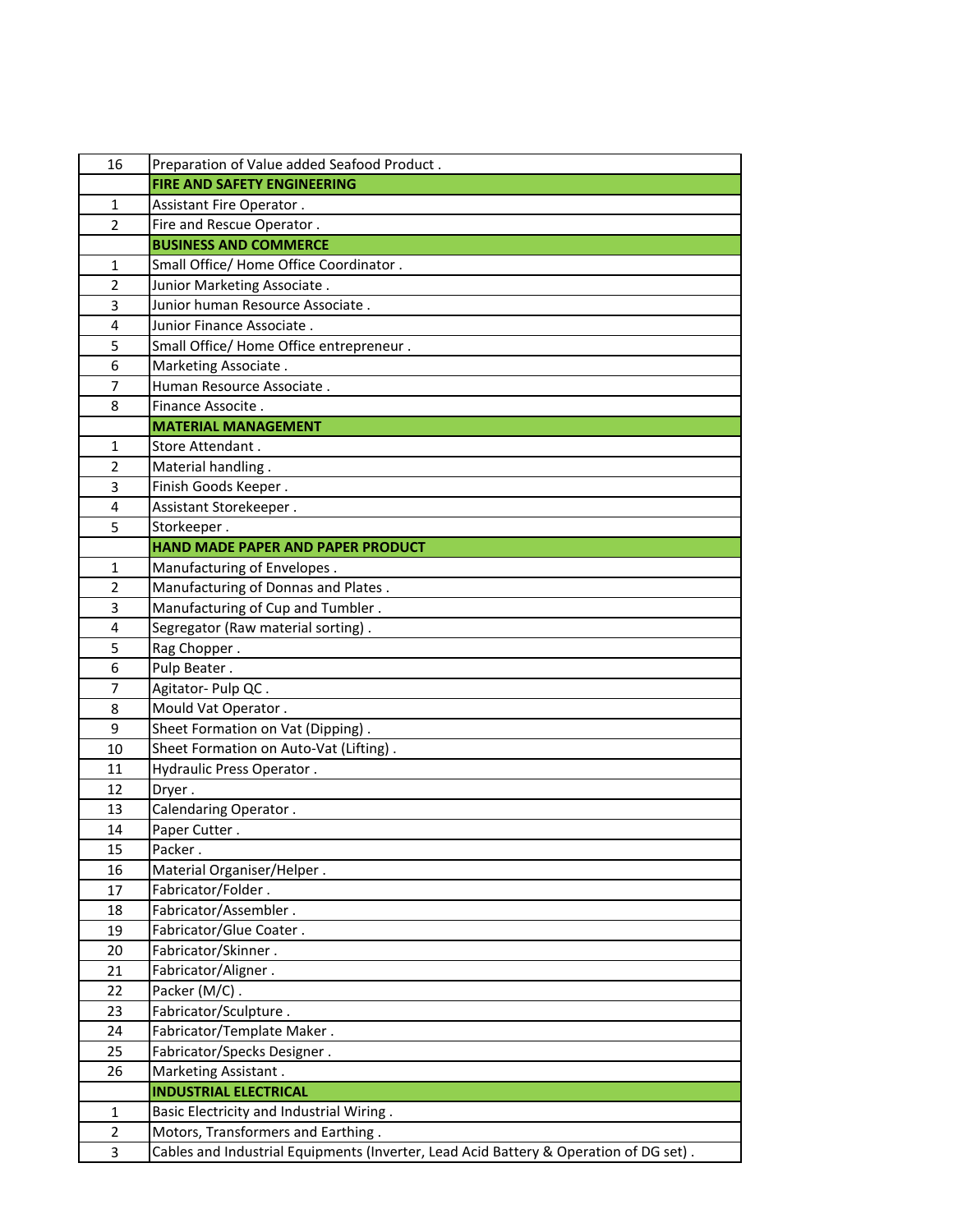|                | <b>TEXTILE- COTTON GINNING</b>                                    |
|----------------|-------------------------------------------------------------------|
| 1              | Pre-cleaner of Kapas.                                             |
| $\overline{2}$ | Sweeper cum fly gatherer.                                         |
| 3              | Ginning Operator.                                                 |
| 4              | Post cleaner of cotton lint and seed.                             |
| 5              | Bale Packer.                                                      |
|                | <b>TEXTILE- COTTON SPINNING</b>                                   |
| 1              | Contamination Sorter- Cotton Blues.                               |
| $\overline{2}$ | Mixing Operator- Cotton Mixing.                                   |
| 3              | Willow Machine Operator.                                          |
| 4              | Hard Waste Opener Machine Operator.                               |
| 5              | Roving waste opener machine operator.                             |
| 6              | Rotary filter operator and waste handler.                         |
| $\overline{7}$ | Saleable Waste handler and packer.                                |
| 8              | Lattice man cum cobbler.                                          |
| 9              | Lap Carrier.                                                      |
| 10             | Can Carrier.                                                      |
| 11             | Apron Joiner.                                                     |
| 12             | Cobbler- Belt Stitcher.                                           |
| 13             | Tape Stitcher.                                                    |
| 14             | Sweeper cum Fly gatherer.                                         |
| 15             | Can Assembler.                                                    |
| 16             | Bale plucker Operator.                                            |
| 17             | Bale Breaker tenter and cotton feeder.                            |
| 18             | Blow Room Olier.                                                  |
| 19             | Card tenter- semi high speed cards.                               |
| 20             | Card fitter- End milling, mounting and grinding of flats.         |
| 21             | Card fitter- Licker-in Mounting.                                  |
| 22             | Card Oiler.                                                       |
| 23             | Draw Frame Tenter.                                                |
| 24             | Draw Frame Cleaner.                                               |
| 25             | Sliver Lap Tenter.                                                |
| 26             | Ribbon Lap Tenter.                                                |
| 27             | Comber Needler.                                                   |
| 28             | Speed Frame Doffer.                                               |
| 29             | Speed Frame Cleaner.                                              |
| 30             | Ring Frame Doffer.                                                |
| 31             | Ring Frame Cleaner.                                               |
| 32             | Roller Coverer.                                                   |
| 33             | Ring Frame assistant Fitter- Creel and Bobbin holder maintenance. |
| 34             | Button Fitting in Plug type spindles.                             |
| 35             | Ring bufffing and reconditioning.                                 |
| 36             | Open end Machin Tenter.                                           |
| 37             | Mixing Mukaddam- Cotton Mixing.                                   |
| 38             | Scutcher operator in blow room.                                   |
| 39             | Card Tenter-High Speed/ Super high speed cards.                   |
| 40             | Card Fitter- Mounting and Grinding of Cylinder, doffer and Flats. |
| 41             | Card Fitter- Semi high speed cards.                               |
| 42             | Combing Tenter.                                                   |
| 43             | Speed Frame Machine Operator.                                     |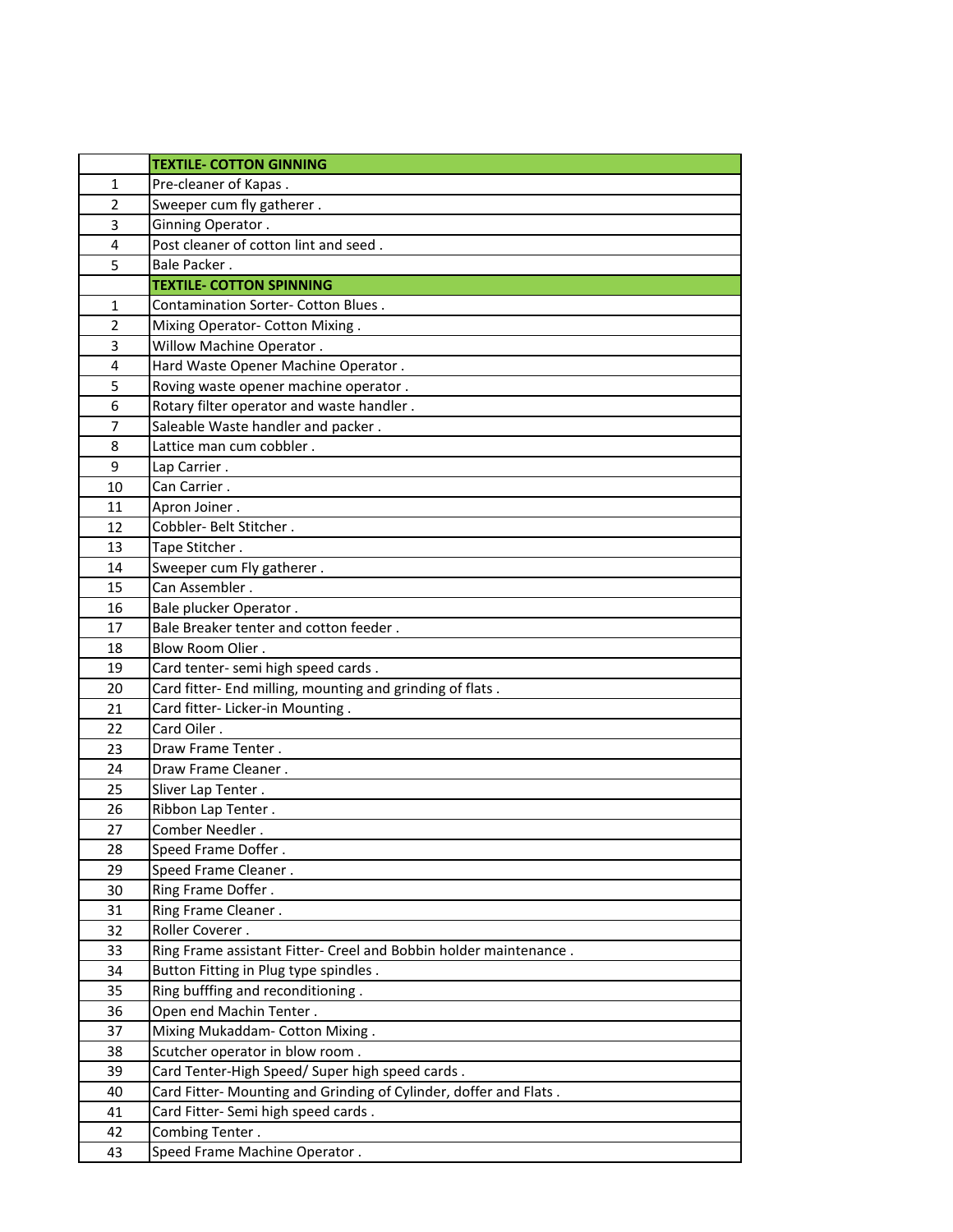| 44             | Ring Frame Sider- (Operator).                                                            |
|----------------|------------------------------------------------------------------------------------------|
| 45             | Ring Frame assistant Fitter- Spindle gauging.                                            |
| 46             | Ring Frame Assistant Fitter- Roller truing.                                              |
| 47             | Ring Frame Assistant Fitter- Drafting Roller and top arm maintenance.                    |
| 48             | Ring Frame Assistant Fitter- Pneumatic ducts, filter and over head cleaners maintenance. |
| 49             | Cots mounting and buffing operator.                                                      |
| 50             | Blow Room Fitter.                                                                        |
| 51             | Card Fitter-High speeds and super high speed cards.                                      |
| 52             | Draw Frame Fitter.                                                                       |
| 53             | Comber Fitter.                                                                           |
| 54             | Speed Frame Fitter.                                                                      |
| 55             | Ring Frame Fitter.                                                                       |
| 56             | Open end Machine Fitter.                                                                 |
|                | <b>TEXTILES-DOUBLING</b>                                                                 |
| 1              | Ring Doubling Doffer.                                                                    |
| $\overline{2}$ | Ring Doubling-Tenter.                                                                    |
| 3              | Two-for-one Twister Operator.                                                            |
| 4              | Two-for-one Twister Fitter.                                                              |
| 5              | Ring Doubling Machine Fitter.                                                            |
|                | <b>TEXTILES-WINDING</b>                                                                  |
| 1              | Reconditioning of old paper cones.                                                       |
| $\overline{2}$ | Yarn Conditioning machine operator (Xorella, Autoclave).                                 |
| 3              | Winder-Manual winding machine.                                                           |
| 4              | Winder-Soft package winding.                                                             |
| 5              | Winder-Dyed Yarn.                                                                        |
| 6              | Winder-Automatic Winding machine.                                                        |
| 7              | Winder-Assembly winding.                                                                 |
| 8              | Yarn Packer- Bag Packing.                                                                |
| 9              | Yarn Packer- Carton packing.                                                             |
| 10             | Yarn Packer- Shrink packing.                                                             |
| 11             | Fitter- Manual Winding.                                                                  |
| 12             | Fitter- Automatic Winding.                                                               |
|                | <b>TEXTILE-REELING</b>                                                                   |
| 1              | Conditioning Coolie-Water Conditioning.                                                  |
| $\overline{2}$ | Conditioning Coolie-Steam Conditioning.                                                  |
| 3              | Reeler-Reeling on machines.                                                              |
| 4              | Reeler-Hand Reeling Machines.                                                            |
| 5              | Hank Dresser.                                                                            |
| 6              | Knotter, Weigher cum Bundling Machine.                                                   |
| 7              | Baling press machine opreator.                                                           |
|                | <b>TEXTILE WEAVING PREPARATION</b>                                                       |
| $\mathbf{1}$   | Creel Attendant-Warping.                                                                 |
| $\overline{2}$ | Bach Attendant- Back Sizer.                                                              |
| 3              | Warper- Sectional Warping.                                                               |
| 4              | Warper- Beam Warping- Slow Speed.                                                        |
| 5              | Warper- Beam Warping- High Speed.                                                        |
| 6              | Warper- Beam Warping- Super High Speed.                                                  |
| $\overline{7}$ | Size Cooker.                                                                             |
| 8              | Front Attendant- Two Cylinder Sizing.                                                    |
| 9              | Front Attendant- Multi Cylinder Sizing.                                                  |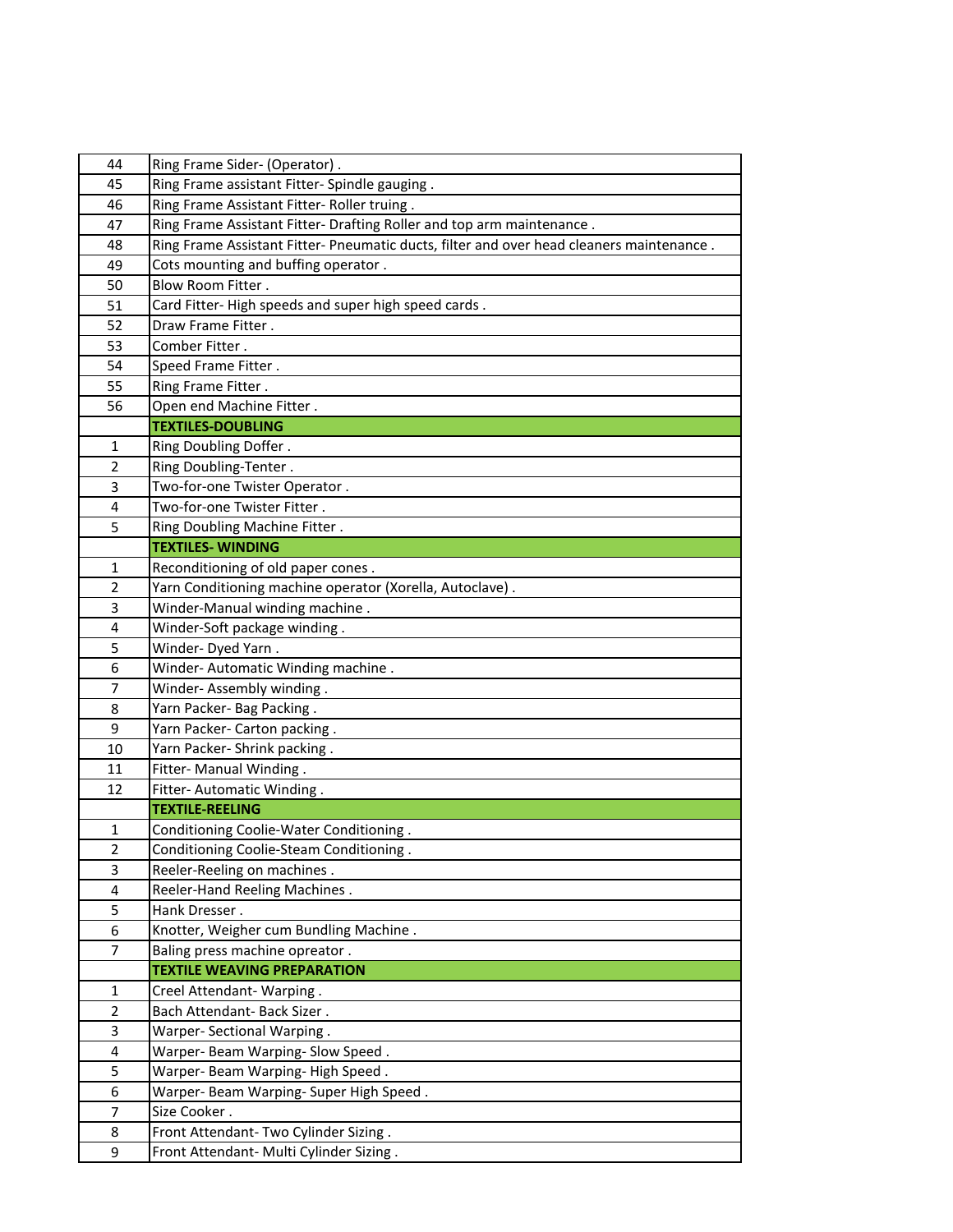| 10             | Fitter-Warping.                              |
|----------------|----------------------------------------------|
| 11             | Fitter-Sizing.                               |
|                | <b>TEXTILE WEAVING</b>                       |
| $\mathbf{1}$   | Drawer in.                                   |
| $\overline{2}$ | Reacher.                                     |
| 3              | Pirn Winder.                                 |
| 4              | Warp Dresser for Typing Machine.             |
| 5              | Heald and Reed Cleaner.                      |
| 6              | Reedman.                                     |
| 7              | Healdman.                                    |
| 8              | Beam Coolie.                                 |
| 9              | Weft Distributor.                            |
| 10             | Sweeper cum Fly Gatherer.                    |
| 11             | Cleaner.                                     |
| 12             | Pirn Winding-Automatic Machine.              |
| 13             | Warp typing Operator- Machine-man.           |
| 14             | Auto reaching Machine Attendant.             |
| 15             | Weaver-2 looms- Plain Power loom.            |
| 16             | Weaver-4 looms- Plain Power loom.            |
| 17             | Weaver- Auto loom.                           |
| 18             | Weaver- Drop Box loom.                       |
| 19             | Weaver-Dobby loom.                           |
| 20             | Wearver-Jacquard loom.                       |
| 21             | Jacquard Card punching.                      |
| 22             | Comber-Board Man.                            |
| 23             | Lattice Man.                                 |
| 24             | Line Man (Nakshiwala).                       |
| 25             | Card Cutter and Lacer.                       |
| 26             | Jacquard Lineman.                            |
| 27             | Slay Maker.                                  |
| 28             | Carpenter.                                   |
| 29             | Shuttle Man.                                 |
| 30             | Oiler.                                       |
| 31             | Fabric packer.                               |
| 32             | Weaver- Shuttleless Rapier Looms.            |
| 33             | Weaver-Shuttleless Gripper/Projectile Looms. |
| 34             | Weaver- Shuttleless Air Jet Looms.           |
| 35             | Weaver-Shuttleless water jet looms.          |
| 36             | Drop Box Fitter.                             |
| 37             | Loom Fitter.                                 |
|                | <b>TEXTILES - CHEMICAL PROCESSING</b>        |
| $\mathbf{1}$   | Water Softening Plant Operator.              |
| $\overline{2}$ | Effluent Water Treatment Plant Operator.     |
| 3              | Laundering Operator.                         |
| 4              | Loose Cotton Bleaching Operator.             |
| 5              | Yarn Bleaching in Hank form Operator.        |
| 6              | Grey Fabric marking and counting.            |
| 7              | Grey fabric stitching.                       |
| 8              | Electrolysers Operator.                      |
| 9              | Preparing Bleaching solution- operator.      |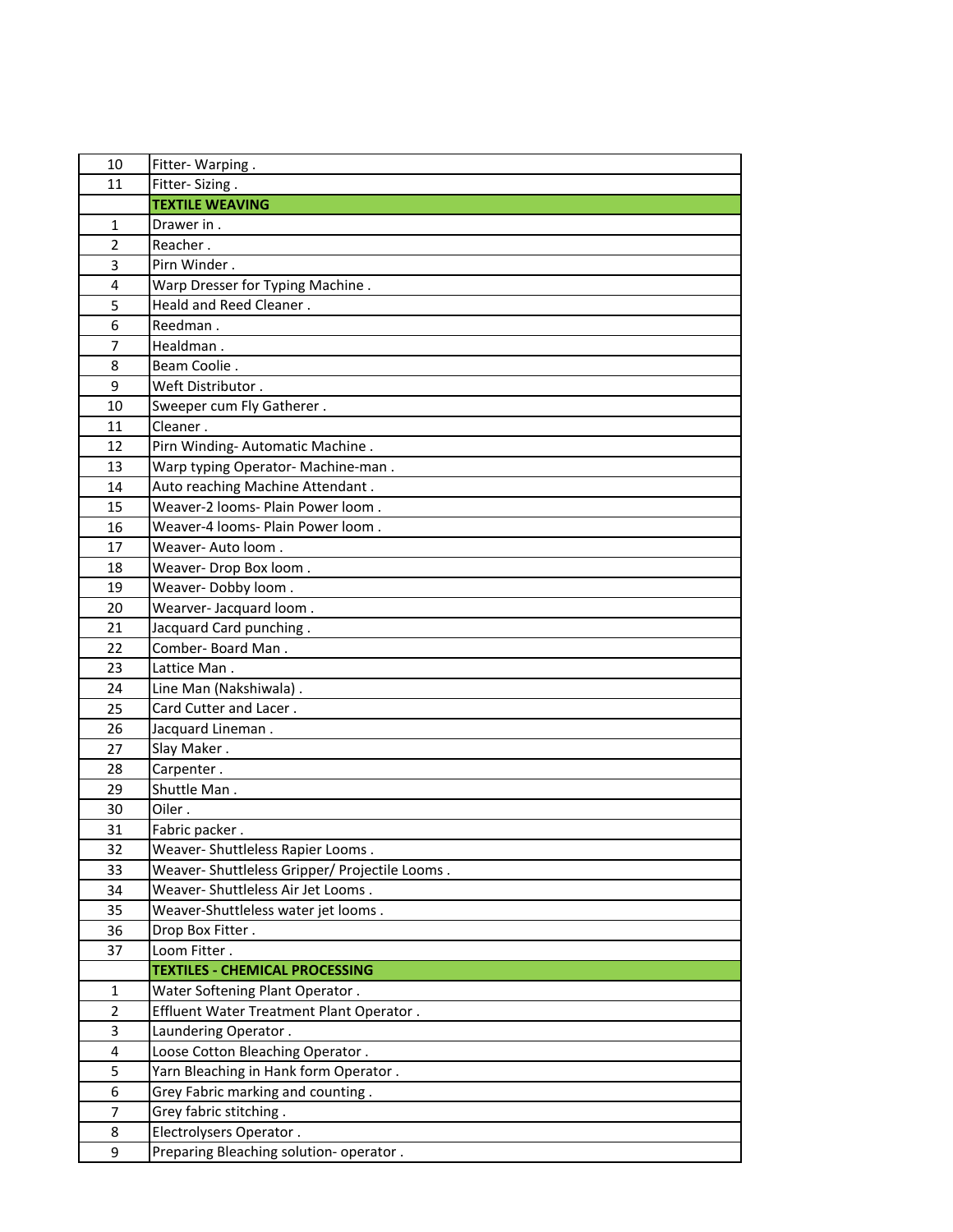| 10       | Scutcher machine man.                                                                            |
|----------|--------------------------------------------------------------------------------------------------|
| 11       | Scutcher plaiter.                                                                                |
| 12       | Colour Mixer/ Chemical preparation operator.                                                     |
| 13       | Yarn dyeing in hanks- operator.                                                                  |
| 14       | Fibre dyeing in machine operator.                                                                |
| 15       | Loose Cotton dyeing in Vats operator.                                                            |
| 16       | Loose cotton drying in Hydro extractor.                                                          |
| 17       | Wet cotton opening- Operator.                                                                    |
| 18       | Drying hanks in Hydro extractor- operator.                                                       |
| 19       | Hot air dryer operator.                                                                          |
| 20       | Screen printing- Manual Operator.                                                                |
| 21       | Screen Preparer- Manual.                                                                         |
| 22       | <b>Batching Machine-Operator.</b>                                                                |
| 23       | Colour Mixer- Printing.                                                                          |
| 24       | Soaper machine operator.                                                                         |
| 25       | Curing machine Operator.                                                                         |
| 26       | Yarn Printing by hand.                                                                           |
| 27       | After/Post Processing of Printed Yarn Operator.                                                  |
| 28       | Back Grey washing and drying operator.                                                           |
| 29       | Starch Kitchen operator.                                                                         |
| 30       | Selvedge stamping operator.                                                                      |
| 31       | Hand Folding operator.                                                                           |
| 32       | Role folding-Hand operator.                                                                      |
| 33       | Plaiter-cloth by machine.                                                                        |
| 34       | Role folding machine- operator.                                                                  |
|          |                                                                                                  |
| 35       | Split cutting operator.                                                                          |
| 36       | Terry Towel Cutting operator.                                                                    |
| 37       | Hand Folding of plaited cloth.                                                                   |
| 38       | Selvedge stamping of folded cloth by hand.                                                       |
| 39       | Packer and bundler of stamped pieces.                                                            |
| 40       | <b>Baling Press helper.</b>                                                                      |
| 41       | Case packing Operator.                                                                           |
| 42       | Sample cutting machine operator.                                                                 |
| 43       | Straw board Cutter.                                                                              |
| 44       | Yarn Boiling-Kier operator.                                                                      |
| 45       | Yarn sineing machine operator-Electrical.                                                        |
| 46       | Yarn sineing machine operator-Gassing.                                                           |
| 47       | Yarn Mercerising machine operator.                                                               |
| 48       | Shearing Machine operator.                                                                       |
| 49       | Grey fabric Cropping operator.                                                                   |
| 50       | Desizing Machine Operator.                                                                       |
| 51       | Kier operator- Fabric.                                                                           |
| 52       | Fabric singeing machine Operator.                                                                |
| 53       | Fabric Mercerising machine operator.                                                             |
| 54       | Drying machine operator- Cylinder dryer.                                                         |
| 55       | Water Mangle Machine Operator.                                                                   |
| 56       | Jigger Machine Operator.                                                                         |
| 57       | Padding Mangle cum Float drier machine operator.                                                 |
| 58<br>59 | HT-HP Cheese dyeing of Yarns- machine operator.<br>HT-HP Beam dyeing of Yarns- machine operator. |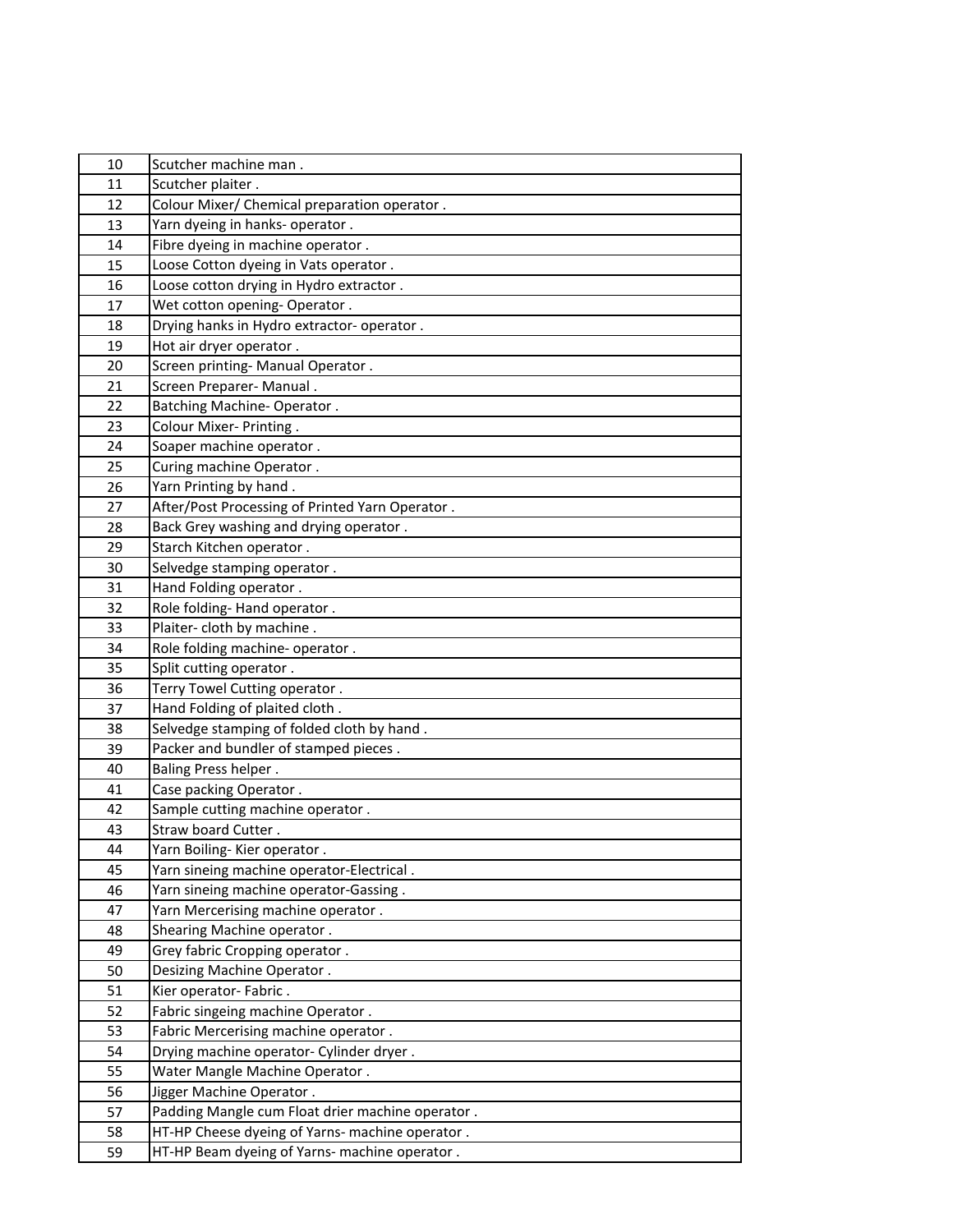| 60                  | Color Matching Operator.                                                      |
|---------------------|-------------------------------------------------------------------------------|
| 61                  | Loose cotton drying in continuous drying machine-operator.                    |
| 62                  | Flat Bed Screen printing machine operator.                                    |
| 63                  | Rotary Screen printing machine operator.                                      |
| 64                  | Engraver-roller printing Machine.                                             |
| 65                  | Roller Printing- Machine operator.                                            |
| 66                  | Ager machine operator.                                                        |
| 67                  | Short Clip Stenter Operator.                                                  |
| 68                  | Starch Mangle and Back Filling mangle operator.                               |
| 69                  | <b>Breaking Machine Operator.</b>                                             |
| 70                  | Damping machine Operator- Brush Type, nozzle type and pneumatic type.         |
| 71                  | Calender Machine Operator-Swissing, Chasing, shreiner and embossing.          |
| 72                  | Pre-shrinking machine operator-Zero-zero finishing or Felt Calender.          |
| 73                  | Stenter or Fionishing machine operator-Cylinder dryer.                        |
| 74                  | Single folding/ Double folding/ Full width machine operator (Back and Front). |
| 75                  | Combined double folding and plaiting operator.                                |
| 76                  | Shrink packing/ Sealing machine operator.                                     |
| 77                  | <b>Bailing Press Machine Operator.</b>                                        |
| 78                  | Inspection operator/ Piece checker (near hand folding).                       |
| 79                  | Inspection operator/ Piece checker (near Bailing).                            |
| 80                  | Raising Machine Operator.                                                     |
| 81                  | Grey Room inspection operator (Piece Checker).                                |
| 82                  | Bleaching Department inspection operator (piece checker).                     |
| 83                  | Continuous Bleaching Plant-Machine Operator.                                  |
| 84                  | HT-HP Beam dyeing machine operator.                                           |
| 85                  | Jet Dyeing Machine Operator.                                                  |
| 86                  | Folding Department jobber.                                                    |
|                     | <b>TEXTILE- QUALITY CONTROL</b>                                               |
| $\mathbf{1}$        | Tester- Wrapping Boy.                                                         |
| $\overline{2}$      | Tester- Cotton Trash Analyser.                                                |
| 3                   | Tester- Classimat/Classifault Tester.                                         |
| 4                   |                                                                               |
|                     | Inspector-Fabric--Visual inspection for Quality.                              |
| 5                   | Cone Quality Inspector.                                                       |
| 6                   | Tester- Cotton Length, Strength, Micronaire, Rd, Neps.                        |
| 7                   | Tester- yarn Count, Strength and Twist                                        |
| 8                   | Tester- Evenness Tester.                                                      |
| 9                   | Tester- Fabric- Dimensions and Construction-Woven Fabrics.                    |
| 10                  | Tester- Fabric- Dimensions and Construction-Knitted Fabrics.                  |
| 11                  | Tester- Blend Analysis.                                                       |
| 12                  | Tester- Colour Fastness Testing.                                              |
| 13                  | Tester- Dimensional stability, Pilling, Abrasion, Drape and Handle.           |
|                     | <b>TEXTILE- KNITTING</b>                                                      |
| $\mathbf{1}$        | Knitting Runner-Helper.                                                       |
| $\overline{2}$      | Lab Assistant.                                                                |
| 3                   | Yarn Stores Assistant.                                                        |
| 4                   | Hand Knitter- Flat Knitting.                                                  |
| 5                   | Fabric Inspector.                                                             |
| 6                   | Peaching Machine Operator.                                                    |
| $\overline{7}$<br>8 | Roll Packer.<br>Knitter- Circular Knitting.                                   |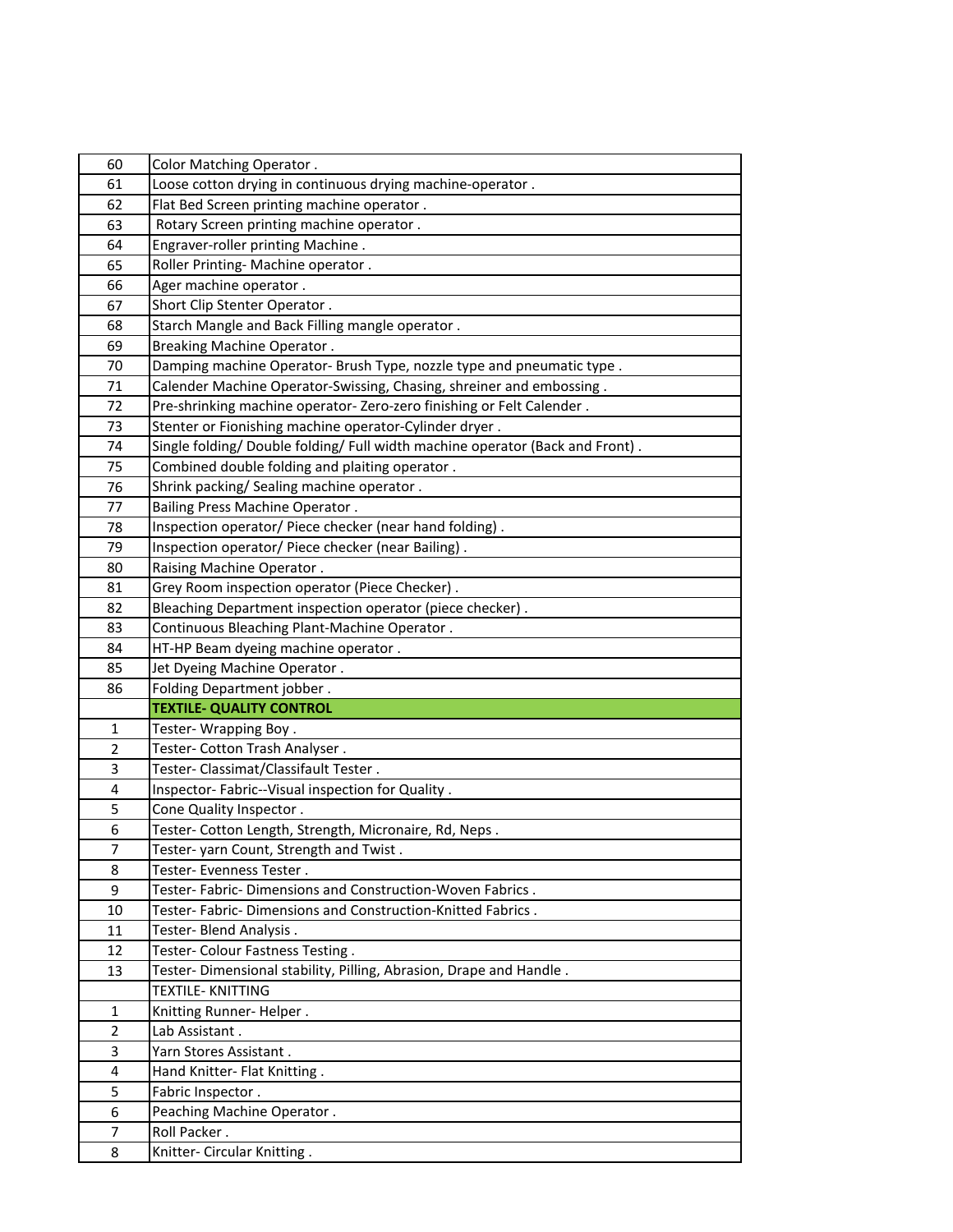| 9              | Knitter- Flat Knitting Machine.                   |
|----------------|---------------------------------------------------|
| 10             | Knitting Mechanic.                                |
|                | <b>TEXTILE-NON-WOVEN</b>                          |
| 1              | Opening Machine Operator.                         |
| $\overline{2}$ | Randomizer machine Operator.                      |
| 3              | Hydro Entanglement Operator.                      |
| 4              | PH Controller.                                    |
| 5              | Lap Slitting Machine Operator.                    |
| 6              | Punching Machine Operator.                        |
| $\overline{7}$ | Blade Cutting Machine Operator.                   |
| 8              | Ear Bud Machine Operator.                         |
| 9              | <b>Ball making Operator.</b>                      |
| 10             | Surfical Cotton Roll Operator.                    |
| 11             | Surgical Cotton Pleats Operator.                  |
| 12             | Ear Bud Packer.                                   |
| 13             | Numbering and heat sealing operator- packed bags. |
| 14             | Carton packer- Balls and pads.                    |
| 15             | Drying Range Operator.                            |
| 16             | Lap Former Operator.                              |
|                | <b>TEXTILES-WOOL</b>                              |
| $\mathbf{1}$   | Helpers- Sorting and Cleaning.                    |
| $\overline{2}$ | Helper Blow Room.                                 |
| 3              | Helper-Carding.                                   |
| 4              | Helper- Gill Box.                                 |
| 5              | Helper- Combing.                                  |
| 6              | Helper- Draw Frame.                               |
| 7              | Helper- Doffers Roving Frames.                    |
| 8              | Helper- Doffers Ring Frames.                      |
| 9              | Helper-Winding.                                   |
| 10             | Helper/ Creeler- Warping.                         |
| 11             | Helper-Weft Feeder.                               |
| 12             | Helper- Gaiter Weaving.                           |
| 13             | Helper- Wet Processing.                           |
| 14             | Wool Sorter.                                      |
| 15             | Wool Washing and Scouring operator.               |
| 16             | Fibre opening- Blending operator.                 |
| 17             | Blow Room Chute Feeding Operator.                 |
| 18             | Carding operator.                                 |
| 19             | Operator- Gill Box.                               |
| 20             | Operator-Comber.                                  |
| 21             | Operator-Finisher Draw frame.                     |
| 22             | Operator-Roving Frame.                            |
| 23             | Operator-Ring Frame.                              |
| 24             | Winder-Automatic Winding.                         |
| 25             | Winder- Cheese Winding.                           |
| 26             | Warper.                                           |
| 27             | Weft Winder.                                      |
| 28             | Weaver.                                           |
| 29             | Grey fabric Mender.                               |
| 30             | Grey Fabric Checker.                              |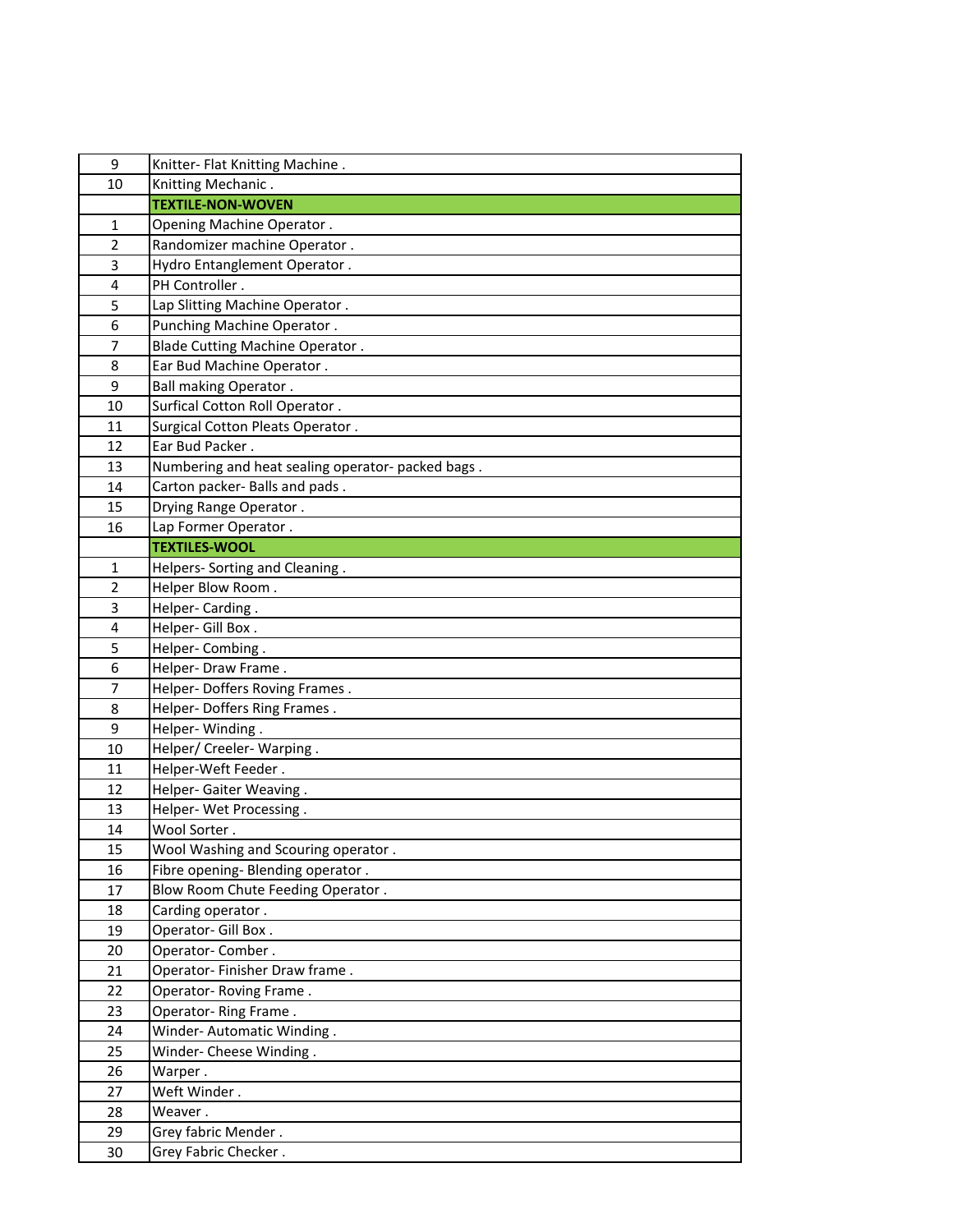| 31             | Fabric Processing Operator.                           |
|----------------|-------------------------------------------------------|
| 32             | Maintenance Helpers- Blow Room.                       |
| 33             | Machine Cleaners- Blow Room.                          |
| 34             | Maintenance Helpers- Carding.                         |
| 35             | Machine Cleaners- Carding.                            |
| 36             | Maintenance Helpers- Gill Box.                        |
| 37             | Machine Cleaners- Gill Box.                           |
| 38             | Maintenance Helpers- Combing.                         |
| 39             | Machine Cleaners- Comber.                             |
| 40             | Maintenance Helpers- Speed Frames.                    |
| 41             | Machine Cleaners- Speed Frames.                       |
| 42             | Maintenance Helpers-Ring Frames.                      |
| 43             | Machine Cleaners-Ring Frame.                          |
| 44             | Maintenance Helpers- Winding Machines.                |
| 45             | Machine Cleaners- Winding Machines.                   |
| 46             | Maintenance helpers cum Cleaners- Weaving.            |
| 47             | Maintenance helpers cum Cleaners- Wet Processing.     |
| 48             | Maintenance Fitter- Blow Room.                        |
| 49             | Maintenance Fitter- Carding.                          |
| 50             | Maintenance Fitter- Gill Box.                         |
| 51             | Maintenance Fitter- Comber.                           |
| 52             | Maintenance Fitter- Speed Frame.                      |
| 53             | Maintenance Fitter-Ring Frame.                        |
| 54             | Maintenance Servicing operations.                     |
| 55             | Maintenance Fitter-Automatic Winding.                 |
| 56             | Maintenance Fitter- Cheese Winding.                   |
| 57             | Maintenance Fitter-Weaving.                           |
| 58             | Maintenance Fitter- Wet Processing.                   |
|                | <b>TEXTILES-SILK</b>                                  |
| 1              | Cocoon Sorter.                                        |
| $\overline{2}$ | Cone and Cheese Winder.                               |
| 3              | Fabric Checker.                                       |
| 4              | Packer.                                               |
| 5              | Raw waste Sorter/ blender.                            |
| 6              | Waste Stapler.                                        |
| $\overline{7}$ | De-Gumming Operator.                                  |
| 8              | Drying Operator.                                      |
| 9              | Neutraliser.                                          |
| 10             | <b>Bailing Operator.</b>                              |
| 11             | Maintenance helpers cum Cleaners-Weaving Preparatory. |
| 12             | Maintenance helpers cum cleaners- Weaving.            |
| 13             | Cocoon Cooking Operator.                              |
| 14             | Reeler.<br>Re-Reeler.                                 |
| 15             |                                                       |
| 16             | Soaking Operator.                                     |
| 17<br>18       | Drying Operator.<br>Winders.                          |
| 19             |                                                       |
| 20             | Twisting Operator.<br>Doubling Operator.              |
| 21             | Yarn singeing machine operator.                       |
|                |                                                       |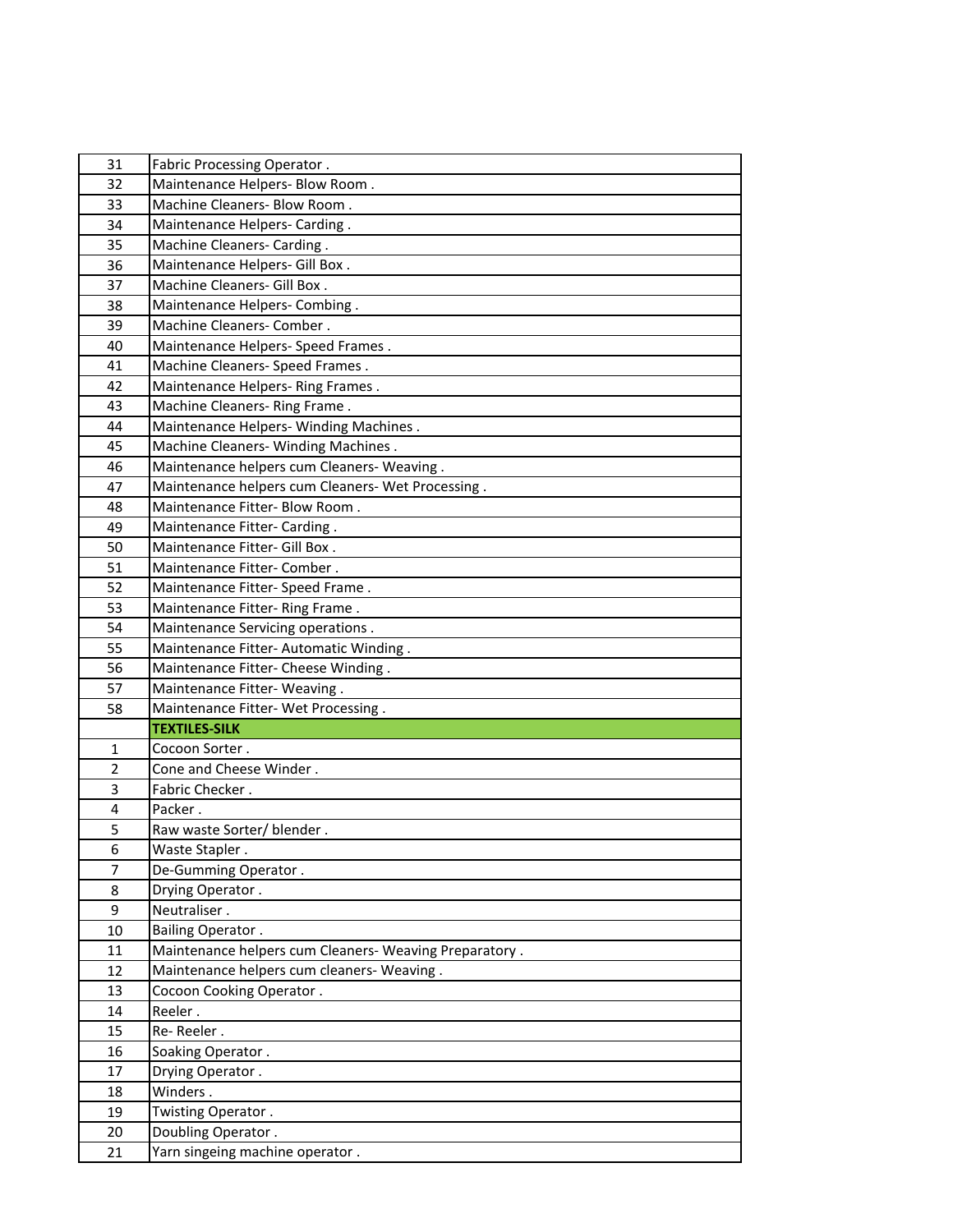| 22                      | Auto Clave Operator.                          |
|-------------------------|-----------------------------------------------|
| 23                      | Re-Winder.                                    |
| 24                      | Reeler- Preparatory section.                  |
| 25                      | Dyer-Assistant.                               |
| 26                      | Dryer Operator for dyed silk.                 |
| 27                      | Yarn Stone Assistant.                         |
| 28                      | Winders (Dyed Yarn).                          |
| 29                      | Cone and Cheese Winder.                       |
| 30                      | Pirn Winder.                                  |
| 31                      | Warping Operator.                             |
| 32                      | Warp Drawer.                                  |
| 33                      | Beam Gaiter.                                  |
| 34                      | Knotter.                                      |
| 35                      | Carding Tenter.                               |
| 36                      | Draw Frame/ Gill Box Tenter.                  |
| 37                      | Comber Tenter.                                |
| 38                      | Roving Frame Tenter.                          |
| 39                      | Ring Frame Tenter.                            |
| 40                      | <b>Bundling Operator.</b>                     |
| 41                      | Ring Doubling Operator.                       |
| 42                      | Yarn and Silk Tester.                         |
| 43                      | Raw Silk Yarn Store Assistant.                |
| 44                      | Cocoon Stifling/ Drying Operator.             |
| 45                      | Twist Setting Operator.                       |
| 46                      | Weaver.                                       |
|                         |                                               |
| 47                      | CAD Operator.                                 |
| 48                      | General Fitter.                               |
| 49                      | Fitter- Twisting Machine.                     |
| 50                      | General Fitter- Prepartory Section.           |
| 51                      | Dyeing Operator.                              |
| 52                      | Lab-Assistant.                                |
| 53                      | Dyeing Machine Fitter.                        |
| 54                      | Loom Fitter.                                  |
| 55                      | Carding Oiler cum Fitter.                     |
| 56                      | Gill Box/ Draw Frame Fitter.                  |
| 57                      | Roving Frame/ Ring frame/ Ring Double Fitter. |
|                         | <b>TEXTILES-HDPE/PP</b>                       |
| 1                       | Raw Material Blender.                         |
| $\overline{2}$          | Helper.                                       |
| 3                       | Lamination Helper.                            |
| $\overline{\mathbf{4}}$ | Stacker.                                      |
| 5                       | Trimmer.                                      |
| 6                       | Slit Tape Extruder Operator.                  |
| $\overline{7}$          | Winder Mechanic.                              |
| 8                       | Slit Tape Extruder Winder.                    |
| 9                       | Circular Loom Weaver.                         |
| 10                      | Lamination Operator.                          |
| 11                      | Heavy Duty Fabric Cutting Operator.           |
| 12<br>13                | Heavy Duty Tailor.<br>Reeler.                 |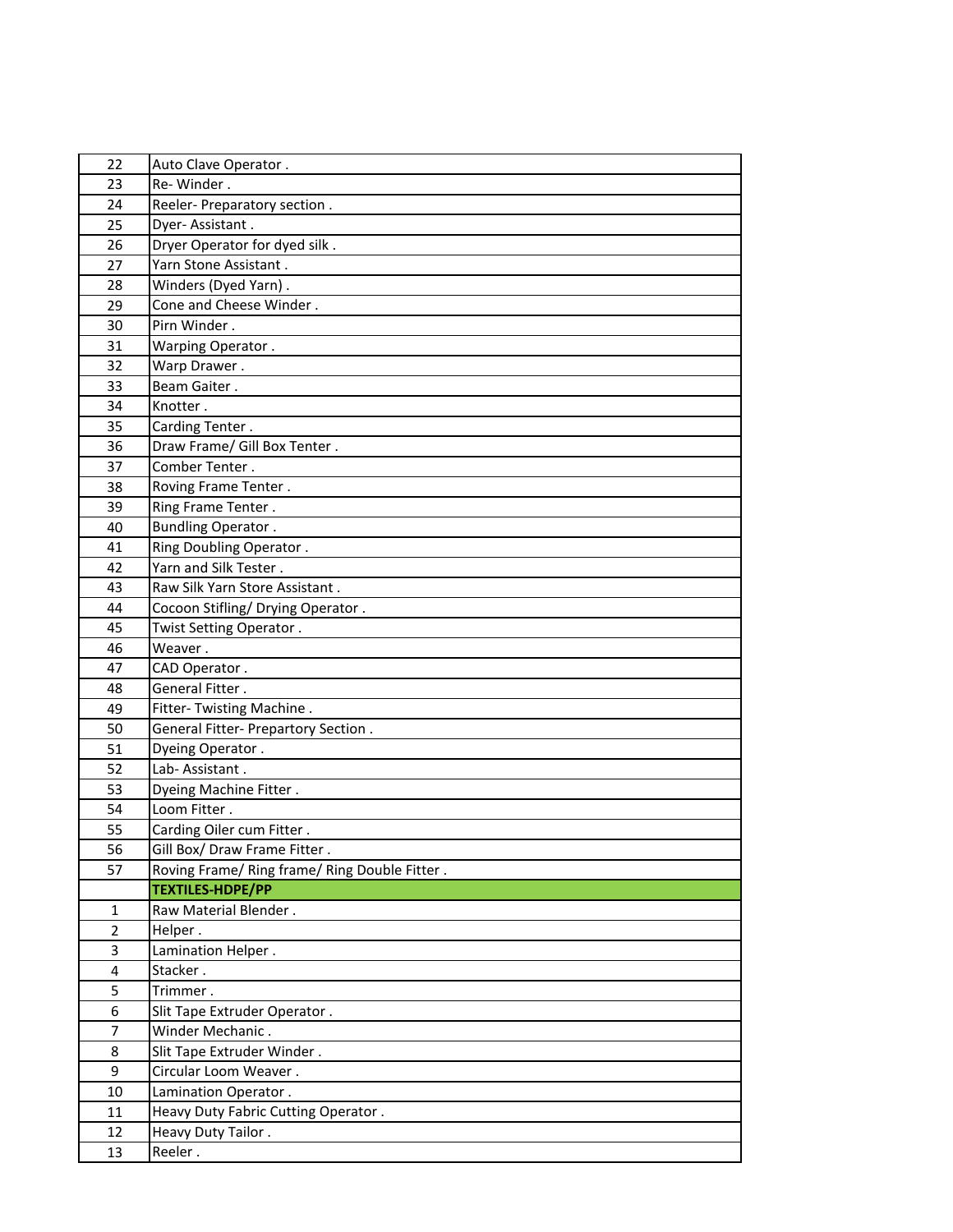| 14             | Bobbin Winder.                                                       |
|----------------|----------------------------------------------------------------------|
| 15             | Sectional Warper.                                                    |
| 16             | Reed Mounter.                                                        |
| 17             | Pirn Winder.                                                         |
| 18             | Weaver.                                                              |
| 19             | Quality Inspector.                                                   |
| 20             | Packing Operator.                                                    |
| 21             | Circular Looms Jobbers.                                              |
| 22             | Looms Jobbers.                                                       |
|                | <b>SERICULTURE</b>                                                   |
| $\mathbf{1}$   | Mulberry sampling producer.                                          |
| $\overline{2}$ | Mulberry crop protection Assistant.                                  |
| 3              | Chawki Rearer.                                                       |
| 4              | Pre-emergence Grainage Operator.                                     |
| 5              | Post emergence Grainage Operator.                                    |
| 6              | Silk Handicrafts Maker.                                              |
| 7              | Mulberry Cosmetic Assistant.                                         |
| 8              | Mulberry Snack Maker.                                                |
| 9              | Silk Garland Maker.                                                  |
| 10             | Mulberry Garden Establisher.                                         |
| 11             | Mulberry Garden Maintainer.                                          |
| 12             | Vermicompost Producer.                                               |
| 13             | Sanitation and Disinfection Assistant.                               |
| 14             | Late age silkworm rearing assistant.                                 |
| 15             | Silkworm Protector.                                                  |
| 16             | Acid Treatment Technician.                                           |
| 17             | Silk worm cold storage operator.                                     |
| 18             | Silk Worm Egg Marketing Assistant.                                   |
| 19             | Bamboo Appliances Maker for Silkworm rearing.                        |
| 20             | Wooden Appliances Maker for Sericulture.                             |
| 21             | Mulberry Crop Protector.                                             |
| 22             | Seed Cocoon Procurer.                                                |
| 23             | Pupa and Moth Tester.                                                |
| 24             | Egg Production Supervisor.                                           |
| 25             | Sericulture Extension Worker.                                        |
| 26             | Egg Producation Manager.                                             |
|                | <b>POULTARY</b>                                                      |
| 1              | Cleaning Assistant- Cleaning of shed.                                |
| $\overline{2}$ | Brooding Assistant-I-Preparation of brooding room.                   |
| 3              | Feeding Assistant- Poultry Worker.                                   |
| 4              | Bio security Assistant Poultry worker- Bio security & disinfections. |
| 5              | Assistant Poultry worker- Outbreak & crisis management.              |
| 6              | Poultry Assistant- Carcass, debris, waste & litter disposal.         |
| $\overline{7}$ | Broiler disposal & selling Assistant.                                |
| 8              | Vaccination Assistant.                                               |
| 9              | Records Assistant/Writer.                                            |
| 10             | Cleaning Assistant-cleaning of shed.                                 |
| 11             | Brooding Assistant-I-Preparation of brooding room.                   |
| 12             | Feeding Assistant- Poultry Worker.                                   |
| 13             | Bio security Assistant Poultry worker- Bio security & disinfections. |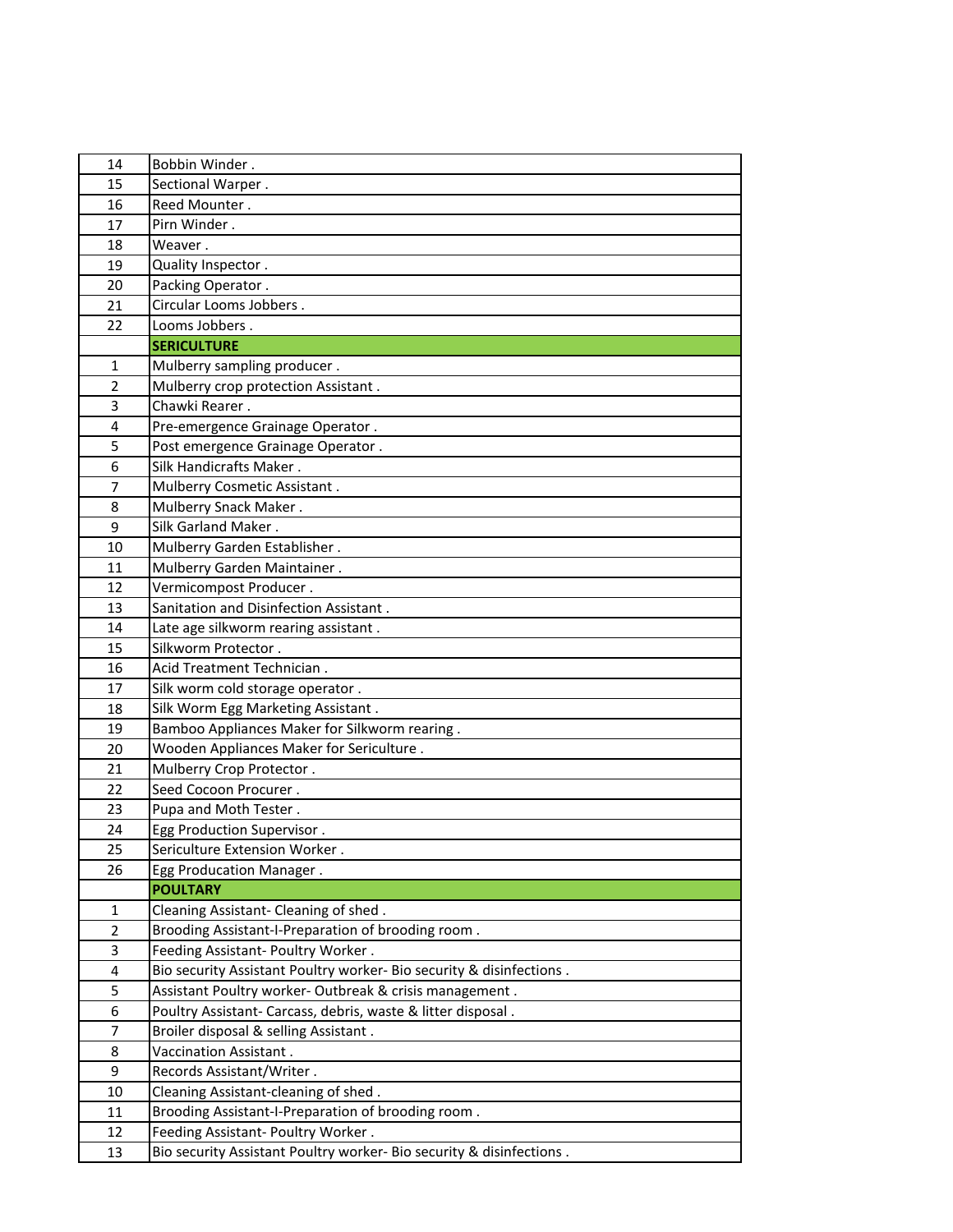| 14             | Assistant Poultry worker- Outbreak & crisis management.         |
|----------------|-----------------------------------------------------------------|
| 15             | Poultry Assistant- Carcass, debris, waste & litter disposal.    |
| 16             | Medication Assistant.                                           |
| 17             | PM Assistant.                                                   |
| 18             | Supervisor (Vaccinations & Debeaking).                          |
| 19             | Egg Selling Assistant.                                          |
| 20             | Raw Material Warehouse Assistant.                               |
| 21             | Feed Mixing Assistant.                                          |
| 22             | Premix Assistant.                                               |
| 23             | Disease Prevention bio security supervisor (Terminal cleaning). |
| 24             | Hatchery Operations Assistant.                                  |
| 25             | Poultry Bio security Assistant.                                 |
| 26             | Hatchery Operations supervisor.                                 |
| 27             | Brooder House Assistant.                                        |
| 28             | Selection & Culling Assistant.                                  |
| 29             | Healthcare Service Assistant.                                   |
| 30             | Inseminators.                                                   |
| 31             | Poultry Farm Supervisor.                                        |
|                | <b>ANIMAL HUSBANDARY</b>                                        |
| 1              | Poultry Farming.                                                |
| $\overline{2}$ | Sheep & Goat Rearing.                                           |
| 3              | Dairy Farming.                                                  |
| 4              | Dairy Developer Worker.                                         |
| 5              | Entrepreneurship on Dairy Management.                           |
|                | <b>GLASSWARE</b>                                                |
| 1              | Kiln Formed Glass.                                              |
| $\overline{2}$ | Design with Glass (Assistant).                                  |
| 3              | Glass Batch Maker.                                              |
| 4              | Glass Ball Maker.                                               |
| 5              | Glass Cutting & Polishing.                                      |
| 6              | Glass Painting.                                                 |
| $\overline{7}$ | Glass Toy Making.                                               |
| 8              | Sand Blasting of Glass.                                         |
| 9              | Annealing Oven/Lehr Operator.                                   |
| 10             | Glass Furnace Operator.                                         |
| 1              | <b>APICULUTRE</b><br>Basic Bee keeping Assistant.               |
| $\overline{2}$ | Colony Multiplication Assistant in Bee Keeping.                 |
| 3              | Beehive Products, Honey Collector and Producer.                 |
| 4              | Beehive products, Bee Wax Producer.                             |
| 5              | Attender of Bee diseases, Pests, Predators and Enemies.         |
| 6              | Bee hive Manufacturer.                                          |
| $\overline{7}$ | <b>ELECTRICAL</b>                                               |
| 8              | <b>Basic Electrical Training.</b>                               |
| 9              | Repair of Home Appliance.                                       |
| 10             | House Wiring.                                                   |
| 11             | Electronic Choke & CPL Assembling.                              |
| 12             | Transformer Winding.                                            |
| 13             | Armature Winding.                                               |
| 14             | Rewinding of AC/DC Motors.                                      |
|                |                                                                 |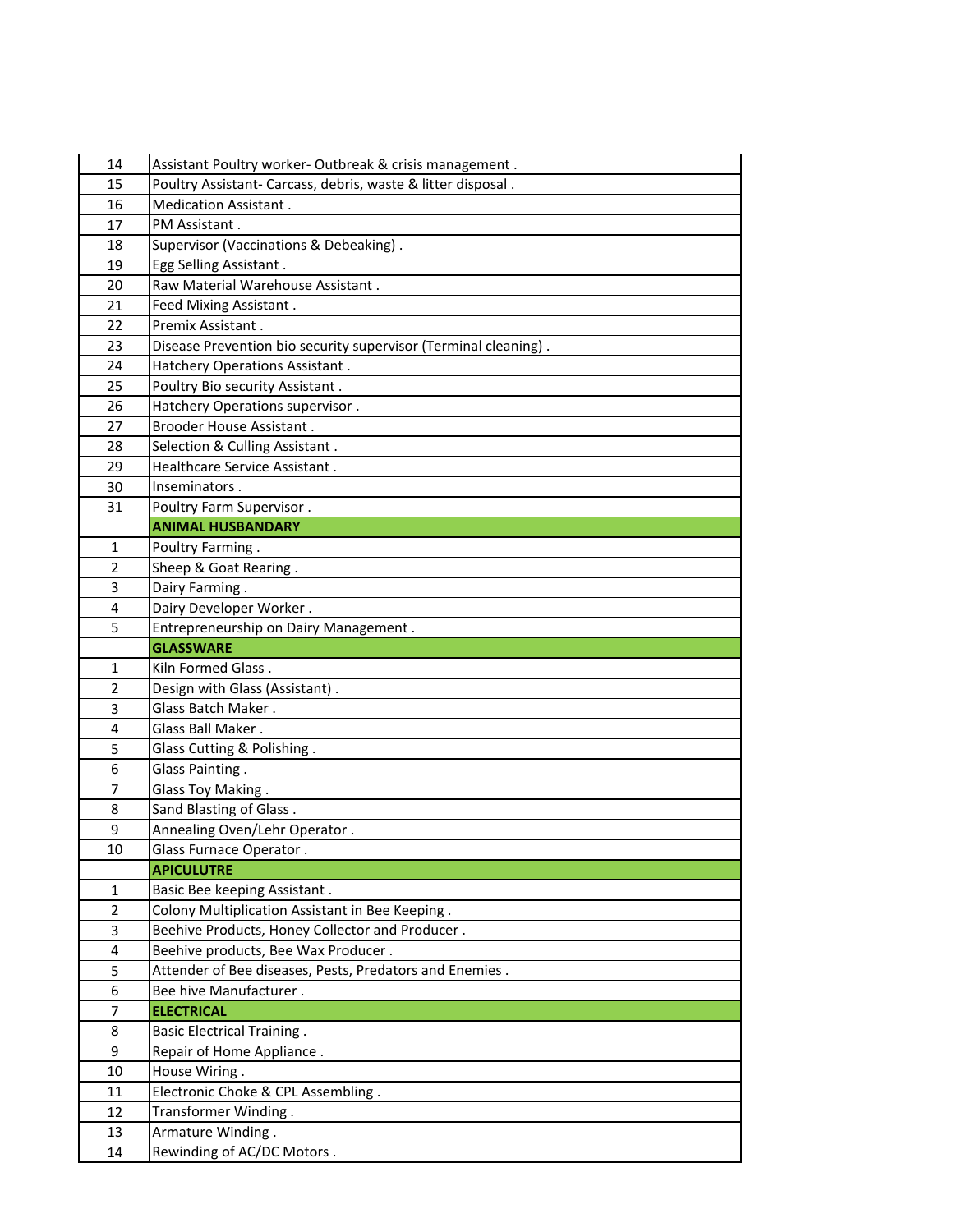| 15             | Repair of Electrical Power Tools.                                                                     |
|----------------|-------------------------------------------------------------------------------------------------------|
| 16             | Maintenance of Batteries.                                                                             |
| 17             | Power Transmission Line Tower Erection.                                                               |
| 18             | POWER TRANSMISSION LINE STRINGING.                                                                    |
|                | <b>ELECTRO-MECHANICAL</b>                                                                             |
| 1              | Junior Assistant- Elevator Installation.                                                              |
| $\overline{2}$ | Assistant Elevator Installer.                                                                         |
| 3              | Assistant Elevator Installer.                                                                         |
| 4              | <b>SPA AND WELLNESS</b>                                                                               |
| 5              | Spa Therapist-I.                                                                                      |
| 6              | Spa Therapist-II.                                                                                     |
| $\overline{7}$ | <b>RENEWABLE ENERGY</b>                                                                               |
| 8              | <b>Basics of Solar Electricity.</b>                                                                   |
| 9              | Solar Hot Water Tank Techniclan.                                                                      |
| 10             | Grooving and Collar Making Operator.                                                                  |
| 11             | Puffing & Tank cleaner.                                                                               |
| 12             | Packer (Total Solar Water Heater System).                                                             |
| 13             | Solar Heater and Solar Cooker System.                                                                 |
| 14             | Solar Lighting System.                                                                                |
| 15             | Small Power Generation by using Water.                                                                |
| 16             | Solar Electric System Installer & Service Provider.                                                   |
| 17             | Solar Hot Water System Installer (Domestic System up to 2000L)- Including servicing.                  |
|                | <b>FRAGNANCE, FLAVOUR AND PERFUMES</b>                                                                |
| 1              | Perfume Blender.                                                                                      |
| $\overline{2}$ | Perfumer.                                                                                             |
| 3              | Perfume Tester.                                                                                       |
| 4              | Distillation Unit Operator.                                                                           |
| 5              | Fractional Distillation Operator.                                                                     |
| 6              | Solvent Extraction Operator.                                                                          |
| $\overline{7}$ | Aroma Chemical Assistant.                                                                             |
| 8              | Processing Assistant.                                                                                 |
|                | <b>FILM PRODUCTION</b>                                                                                |
| 1              | Clap Person.                                                                                          |
| $\overline{2}$ | Continuity Person.                                                                                    |
| 3              | Art Assistant-1.                                                                                      |
| 4              | Art Assistant-2.                                                                                      |
| 5              | Dubbing Artist.                                                                                       |
| 6              | Make Up Artist.                                                                                       |
| $\overline{7}$ | Script Assistant.                                                                                     |
| 8              | Lyric Writer.                                                                                         |
| 9              | Dialogue Writer.<br>Film Press Relation Officer-1 (Publicity offices Centres/Digital Design Studios). |
| 10<br>11       |                                                                                                       |
|                | Creativity Assistant.<br>Film Subtitler.                                                              |
| 12             | <b>BAMBOO FABRICATION</b>                                                                             |
| 1              | <b>Bamboo Processing.</b>                                                                             |
| $\overline{2}$ | Mechanic for Bamboo Machineries.                                                                      |
| 3              | Secondary Processing of Bamboo.                                                                       |
| 4              | <b>Bamboo Construcation.</b>                                                                          |
| 5              | Bamboo Handicraft & Furniture Making.                                                                 |
|                |                                                                                                       |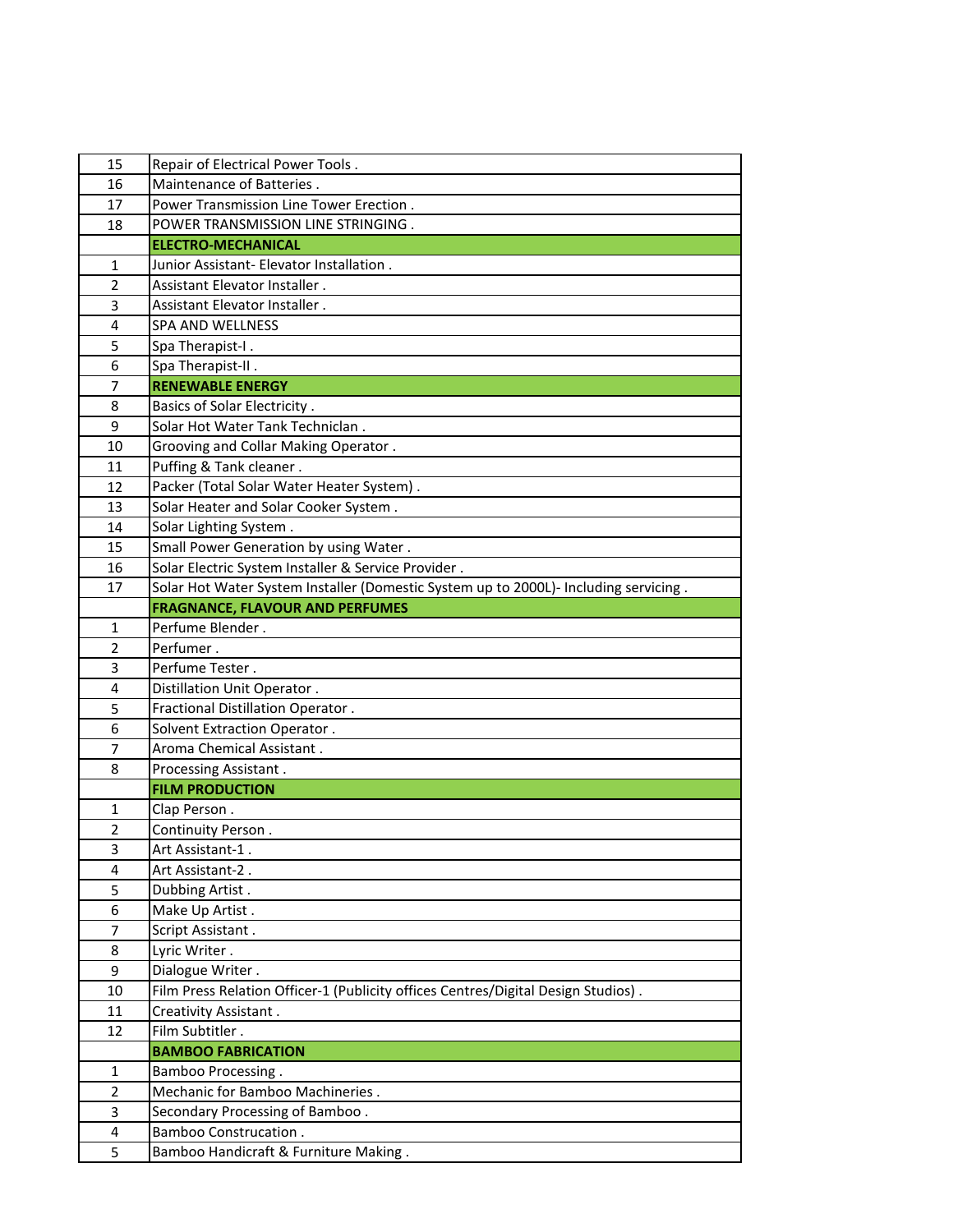| 6              | Mat Weaving.                                                                |
|----------------|-----------------------------------------------------------------------------|
|                | <b>MARINE ENGINEERING</b>                                                   |
| $\mathbf 1$    | <b>Basic Marine Mechanic.</b>                                               |
| $\overline{2}$ | Marine Engine Mechanic.                                                     |
| 3              | Valve Mechanic.                                                             |
| 4              | Pump & Pumping system Mechanic.                                             |
| 5              | Ship Air Conditioning System Mechanic.                                      |
| 6              | Deck Machineries Mechanic.                                                  |
| $\overline{7}$ | Propeller & Shaft Mechanic.                                                 |
|                | <b>AGRICULTURE</b>                                                          |
| 1              | <b>Basic Tractor Servicing.</b>                                             |
| $\overline{2}$ | Basic Cultivation of cereal crops.                                          |
| 3              | Repair, Maintenance & operation of energy sources equipment.                |
| 4              | Repair, Maintenance & fieldoperation of tillage equipment.                  |
| 5              | Repair & Maintenance of Irrigation equipment.                               |
| 6              | Repair, Maintenance & field operation of soil farming equipment.            |
| 7              | Repair, Maintenance & field operation of seed drills.                       |
| 8              | Repair, Maintenance & field operation of planters.                          |
| 9              | Repair & Maintenance of Harvesting & threshing equipment.                   |
| 10             | Repair, Maintenance & field operation of root harvesting equipment.         |
| 11             | Repair, Maintenance of Spraying & Dusting equipment.                        |
| 12             | Repair & Maintenance of Tyre tube.                                          |
| 13             | Repair, Maintenance of radiator.                                            |
| 14             | Repair, Overhauling og Tractor.                                             |
| 15             | Repair, Maintenance & Operation of Power tiller.                            |
| 16             | Repair & Overjauling of hudraulic system.                                   |
| 17             | Repair, Maintenance & operation of post harvesting equip.                   |
| 18             | Repair, Maintenance & field operation of combine harvester.                 |
| 19             | Repair, Maintenance & operation of Processing equipment.                    |
| 20             | Repair, Maintenance & field operation of land shaping & develop. machinery. |
| 21             | Custom hiring of Agriculture machinery.                                     |
| 22             | Cultivation of oil seed & pulses.                                           |
| 23             | Cultivation of vegetables.                                                  |
| 24             | Cultivation of orchards with special reference to citers.                   |
| 25             | Cultivation of potato.                                                      |
| 26             | Cultivation of cotton.                                                      |
| 27             | Cultivation of groundnut & sunflower.                                       |
| 28             | Cultivation of fodder.                                                      |
| 29             | Landscaping and Floriculture.                                               |
| 30             | Fruit Cultivation.                                                          |
| 31             | Seed Producation.                                                           |
| 32             | Mushroom Cultivation.                                                       |
| 33             | Apiary .                                                                    |
| 34             | Bio Fertilizer.                                                             |
| 35             | Medicinal Plant.                                                            |
| 36             | Agro Forestry.                                                              |
| 37             | Vermiculturing & Vermicomposting.                                           |
| 38             | Preservation of Fruits & Vegetables.                                        |
| 39             | Gardeners.                                                                  |
| 40             | Entrepreneurship Development in Agri Business.                              |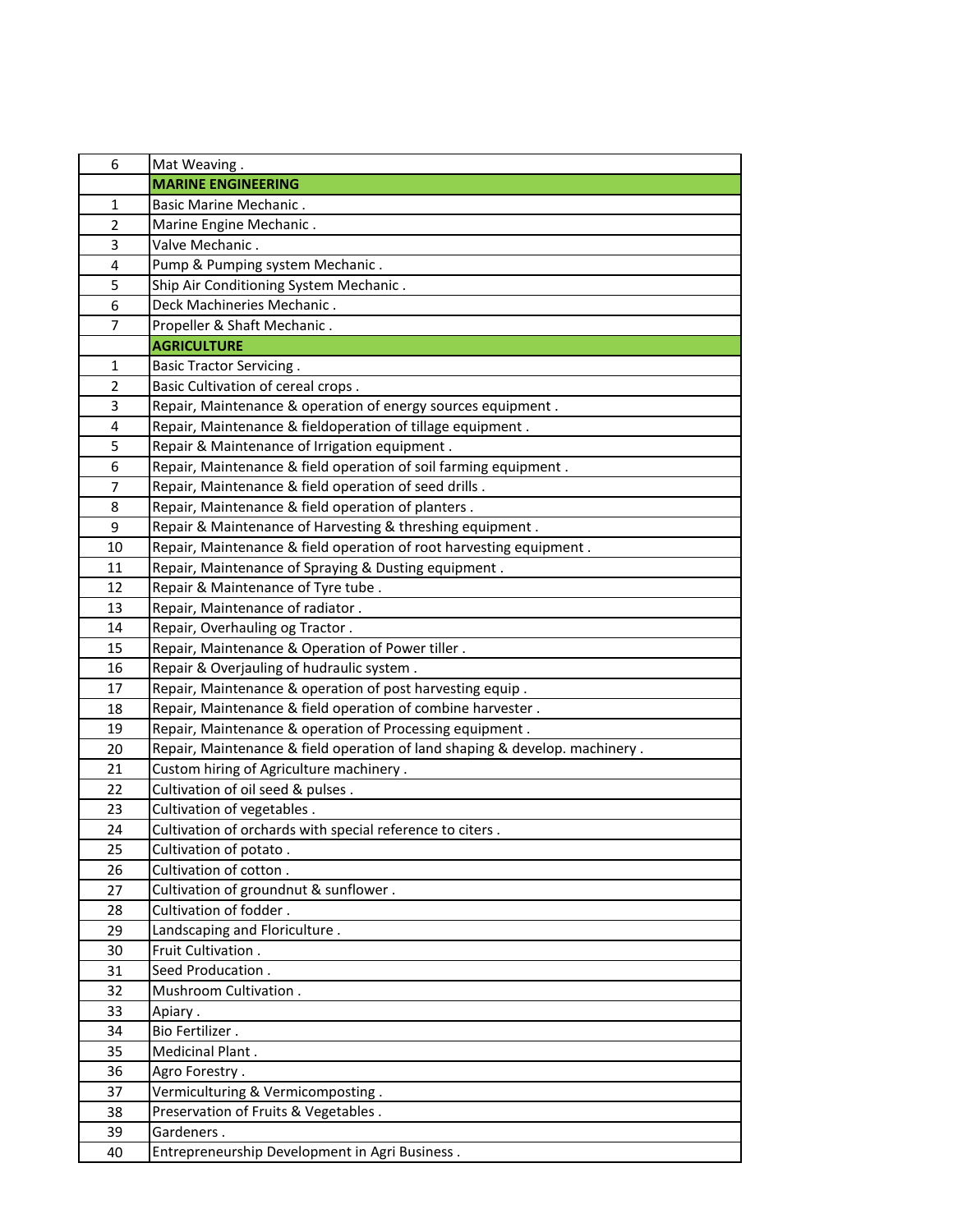|                | <b>SOFT SKILLS</b>                                 |
|----------------|----------------------------------------------------|
| 1              | Soft Skills for Base Line Staff in Service sector. |
| $\overline{2}$ | Spoken English and Communication Skill.            |
| 3              | Soft Skills for Front Line Assistant.              |
| 4              | Soft Skills for Supervisors.                       |
|                | <b>HOME DÉCOR- ART BONSAI</b>                      |
| 1              | Bonsai Kits Maker.                                 |
| $\overline{2}$ | Bonsai Maker - Indian Style.                       |
| 3              | Imitation Bonsai Maker.                            |
| 4              | Chinese Bonsai Maker.                              |
| 5              | Wooden Base Bonsai Maker.                          |
| 6              | Crystal Base Bonsai Maker.                         |
| $\overline{7}$ | Indo Chinese Bonsai Maker.                         |
| 8              | Double Twist Bonsai Maker.                         |
| 9              | Bonsai & Stone Mural Maker.                        |
| 10             | Bonsai & Lacquer Wooden Pot Maker.                 |
| 11             | Bonsai with Wooden Lacquer Dolls Maker.            |
| 12             | Landscape with Bonsai Maker.                       |
| 13             | Bonsai Nest and Bird Maker.                        |
|                | <b>HOME DÉCOR- ART FLOWER</b>                      |
| 1              | ARTIFICIAL FLOWERS KITS MAKER.                     |
| $\overline{2}$ | Sateen Flowers Maker.                              |
| 3              | Polyester Flowers Maker.                           |
| 4              | Japanese Ribbon Flowers Maker.                     |
| 5              | Stocking Flowers Maker.                            |
| 6              | Cotton Flower Maker.                               |
| $\overline{7}$ | Artificial Flower Arrangement (free style) Maker.  |
| 8              | Artificial Plants and Bushes Maker.                |
|                | <b>HOME DÉCOR- ART JEWELLERY</b>                   |
| 1              | Imitation Jewellery Kit Maker.                     |
| $\overline{2}$ | Kundan Jewellery Maker.                            |
| 3              | Temple Jewellery Set Maker.                        |
| 4              | Kundan Jewellery Set Maker.                        |
| 5              | Bridal Jewellery Set Maker.                        |
| 6              | Gujarathi Jewellery Set Maker.                     |
|                | <b>HOME DÉCOR- ART CERAMIC CRAFT</b>               |
| 1              | Basic Ceramic Work (dolls/flowers/fruits) Maker.   |
| $\overline{2}$ | Pot Ceramic Work Maker.                            |
| 3              | Wall Ceramic Work Maker.                           |
| 4              | Wood Ceramic Work Maker.                           |
| 5              | Chinese Ceramic Work Maker.                        |
| 6              | Japanese Ceramic Work Maker.                       |
| $\overline{7}$ | Miniature Ceramic Work Maker.                      |
| 8              | Fruits Ceramic Work Maker.                         |
| 9              | 3D Ceramic Work Maker.                             |
|                | <b>HOME DÉCOR- ART PAINTING</b>                    |
| 1              | Nib Painting Maker.                                |
| $\overline{2}$ | Tube Painting Maker.                               |
| 3              | Cone Painting Maker.                               |
| $\overline{4}$ | Deco-Plast Painting Maker.                         |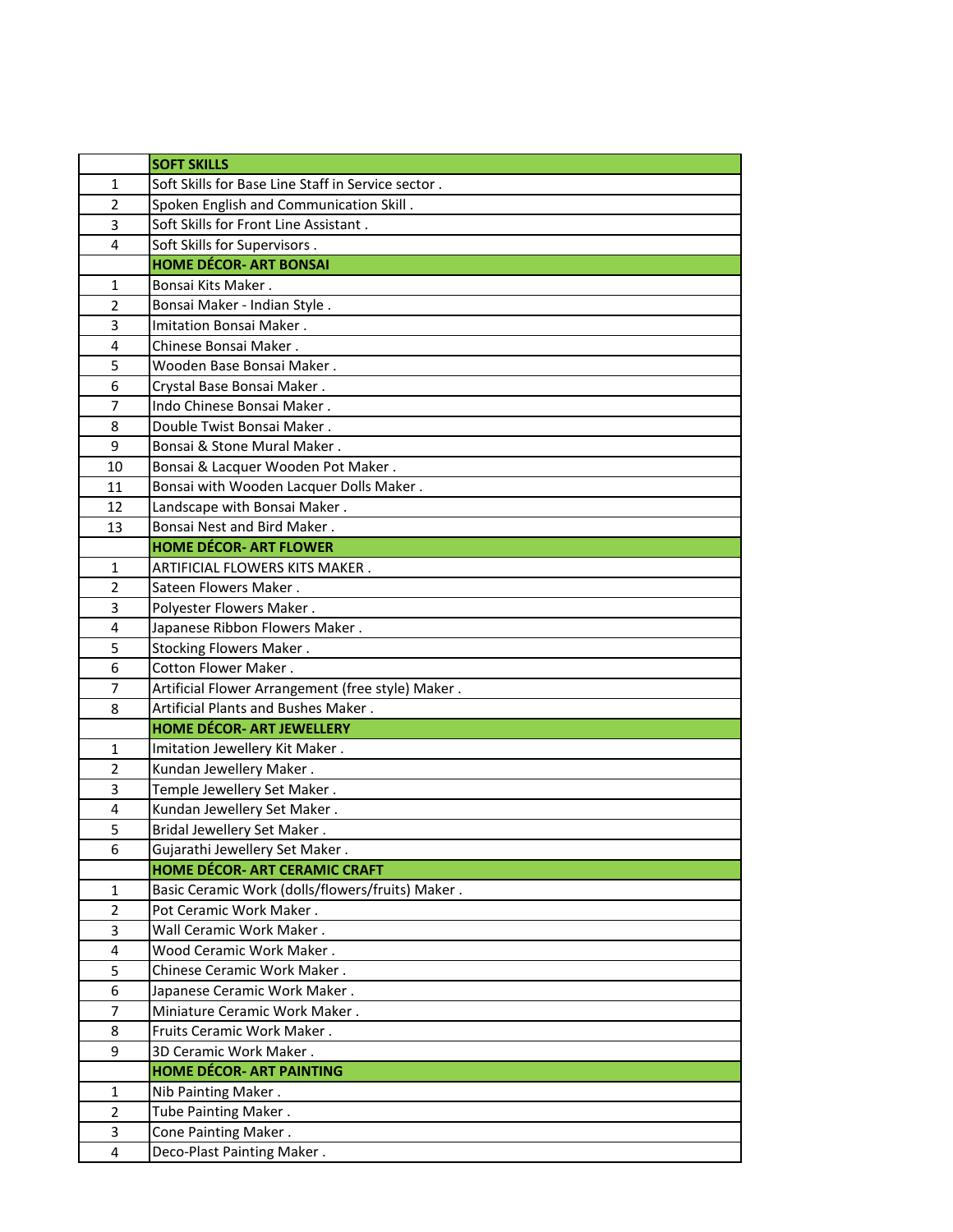| 5              | Ceco-Ceramic Painting Maker.                                |
|----------------|-------------------------------------------------------------|
| 6              | Zaso Painting Maker.                                        |
| $\overline{7}$ | Tanjore Painting Maker.                                     |
| 8              | <b>Emboss Painting Maker.</b>                               |
| 9              | Glass Painting Maker.                                       |
| 10             | Nirmal Painting Maker.                                      |
| 11             | Nirmal Gold Painting Maker.                                 |
| 12             | Nirmal Painting on Cream Board Maker.                       |
| 13             | Nirmal Emboss Painting Maker.                               |
|                | <b>HOME DÉCOR- ART MEHANDI</b>                              |
| $\mathbf{1}$   | Mehandi Maker.                                              |
| $\overline{2}$ | Colour Mehandi Maker.                                       |
| 3              | Kundan Colour Mehandi Maker.                                |
| 4              | HOME DÉCOR- ART WOOD HANDICRAFT                             |
| 5              | Basic Wooden Framework.                                     |
| 6              | Silhouette Wall Decorative Craft Maker.                     |
| 7              | Wall Decorative Figurative Craft Maker.                     |
| 8              | 3D Creative Craft Maker.                                    |
| 9              | <b>SHIP CONSTRUCTION</b>                                    |
| 10             | Junior Shipwright Assistant.                                |
| 11             | Junior Shipwright.                                          |
| 12             | Assistant Shipwright.                                       |
| 13             | Shipwright.                                                 |
|                | <b>ANIMAL HUSBANDRY AND MEAT PROCESSING</b>                 |
| $\mathbf{1}$   | Bird Handler (Lifter).                                      |
|                |                                                             |
| $\overline{2}$ | Driver for Transporting Birds.                              |
| 3              | slaughterman-Poultry Slaughter House.                       |
| 4              | Poultry Dresser.                                            |
| 5              | Meat Handler (Poultry Slaughter House).                     |
| 6              | Meat Processor (Poultry Slaughter House).                   |
| $\overline{7}$ | By-Product Handler and Processor (Poultry Slaughter House). |
| 8              | Lairage Assistant and Animal Grader.                        |
| 9              | Humane Slaughter.                                           |
| 10             | Slaughter Man - Buffalo.                                    |
| 11             | Pig Slaughter Man.                                          |
| 12             | Sheep & Goat Slaughterer.                                   |
| 13             | Carcass Dresser.                                            |
| 14             | Pig Carcass Dresser.                                        |
| 15             | Carcass Handler.                                            |
| 16             | Blood Collector.                                            |
| 17             | Cleaner of Slaughter Equipments.                            |
| 18             | Sanitation and Disinfectant Assistant.                      |
| 19             | Pest Control Operator.                                      |
| 20             | By-Product Handler and Processor (Slaughter House).         |
| 21             | Piggery Farm Assistant.                                     |
| 22             | Sheep Farm Assistant/Attendant.                             |
| 23             | Clinical Assistant/Animal Assistant.                        |
| 24             | Cattle Attendant/Dairy Cattle Assistant.                    |
| 25<br>26       | Cow Boy.<br>Animal Handler.                                 |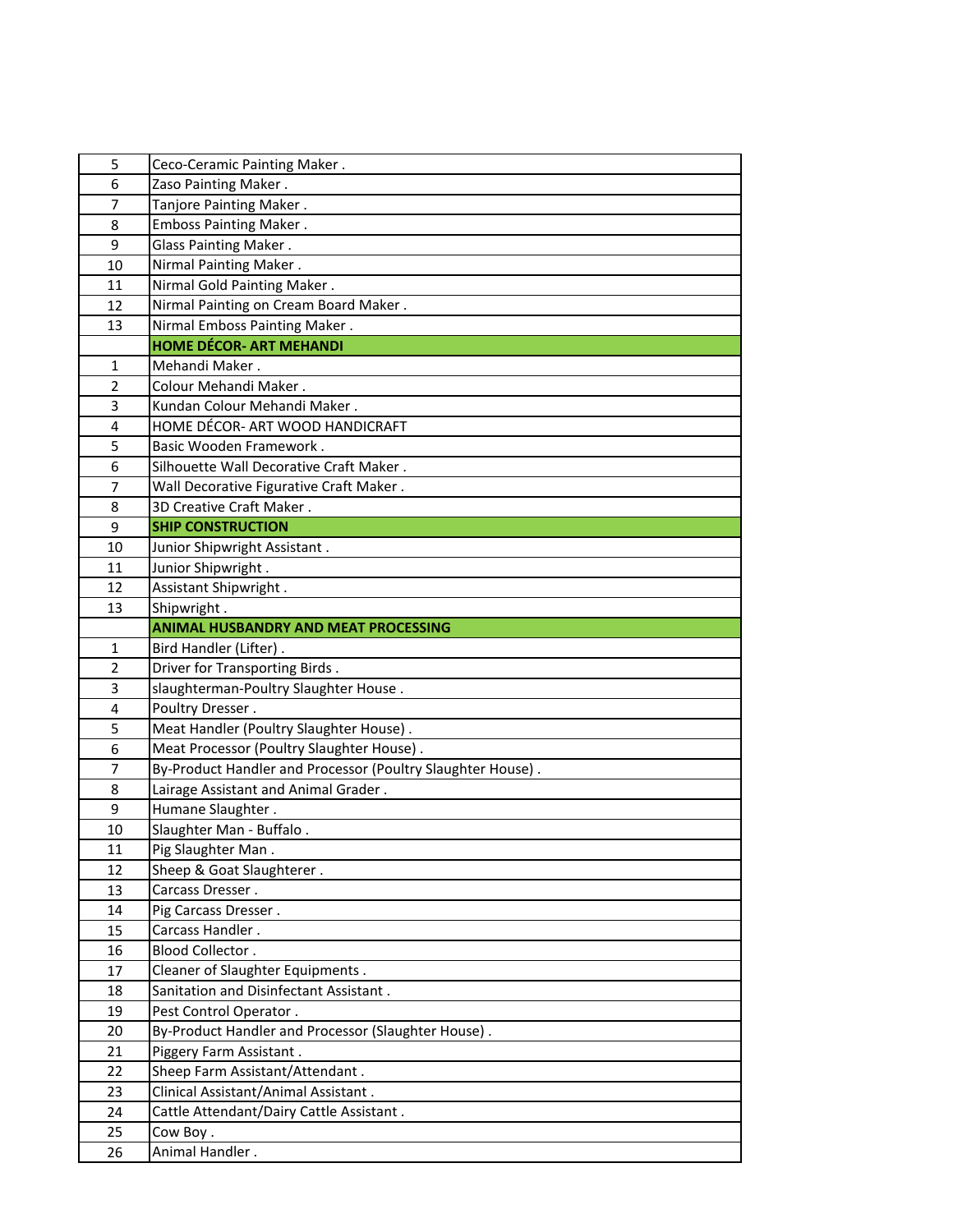| 27                      | Animal Groomers.                                                                       |
|-------------------------|----------------------------------------------------------------------------------------|
| 28                      | Animal Care Giver.                                                                     |
| 29                      | Kennel Attendants.                                                                     |
| 30                      | Pet Sitters.                                                                           |
| 31                      | Animal Shoer.                                                                          |
| 32                      | Syces of Horses.                                                                       |
| 33                      | Dog Breeder Assistant.                                                                 |
| 34                      | Aviary Assistant.                                                                      |
| 35                      | Snake Catcher.                                                                         |
| 36                      | Post Martem Assistant.                                                                 |
| 37                      | Cow Milker - Grade 1.                                                                  |
| 38                      | Animal Food Preparation Assistant.                                                     |
| 39                      | Pet Taxi Driver.                                                                       |
| 40                      | Animal Assessor and Ante Mortem Inspector.                                             |
| 41                      | Feeder on Dairy Farm.                                                                  |
| 42                      | Cow Milker - Grade 2.                                                                  |
| 43                      | Veterinary Hospital Attendant.                                                         |
| 44                      | DOG BREEDER.                                                                           |
| 45                      | Driver for Transporting - Birds, Pets and Large ruminants, small ruminants and pigs. . |
| 46                      | Vaccinator.                                                                            |
| 47                      | Dystocia Assistant.                                                                    |
| 48                      | Castration Assistant.                                                                  |
| 49                      | Herd man.                                                                              |
| 50                      | Pre Slaughter Care Supervisor.                                                         |
| 51                      | Meat Processor.                                                                        |
| 52                      | Dairy Farm Assistant.                                                                  |
| 53                      | Meat Inspectors Assistant.                                                             |
| 54                      | Meat Handler - Fabrication of Carcass - Chilling - Freezing.                           |
| 55                      | Artificial Insemination Service Provider.                                              |
|                         | <b>HOME DÉCOR- ART WATER FALLS</b>                                                     |
| 1                       | Waterfalls Maker.                                                                      |
| $\overline{2}$          | Ceramic Waterfalls Maker.                                                              |
| 3                       | Crystal Waterfalls Maker.                                                              |
| 4                       | Waterfalls with landscape maker.                                                       |
| 5                       | Waterfalls with landscape& art Bonsai maker.                                           |
|                         | <b>TELECOM</b>                                                                         |
| 1                       | Telecom DTH Installation Technician.                                                   |
| $\overline{2}$          | ALLIED HEALTH CARE                                                                     |
| 3                       | General Duty Attendant (GDA).                                                          |
| 4                       | General duty Attendant (GDA) ? Supervisor .                                            |
| 5                       | Geriatric Assistant.                                                                   |
| 6                       | Domestic Assistant ? Elderly Care.                                                     |
|                         | <b>COUNSELLING SKILLS</b>                                                              |
| 1                       | Assistant Counselor.                                                                   |
| $\overline{2}$          | Positive Health & Well Being Counselor.                                                |
| 3                       | Child & Adolescent Counselor.                                                          |
| $\overline{\mathbf{4}}$ | Family & Marriage Counselor.                                                           |
| 5                       | Career & Guidance Counselor.                                                           |
| $\overline{6}$          |                                                                                        |
|                         | HIV & AIDS Counselor.                                                                  |
| $\overline{7}$          | Tele Counselor.                                                                        |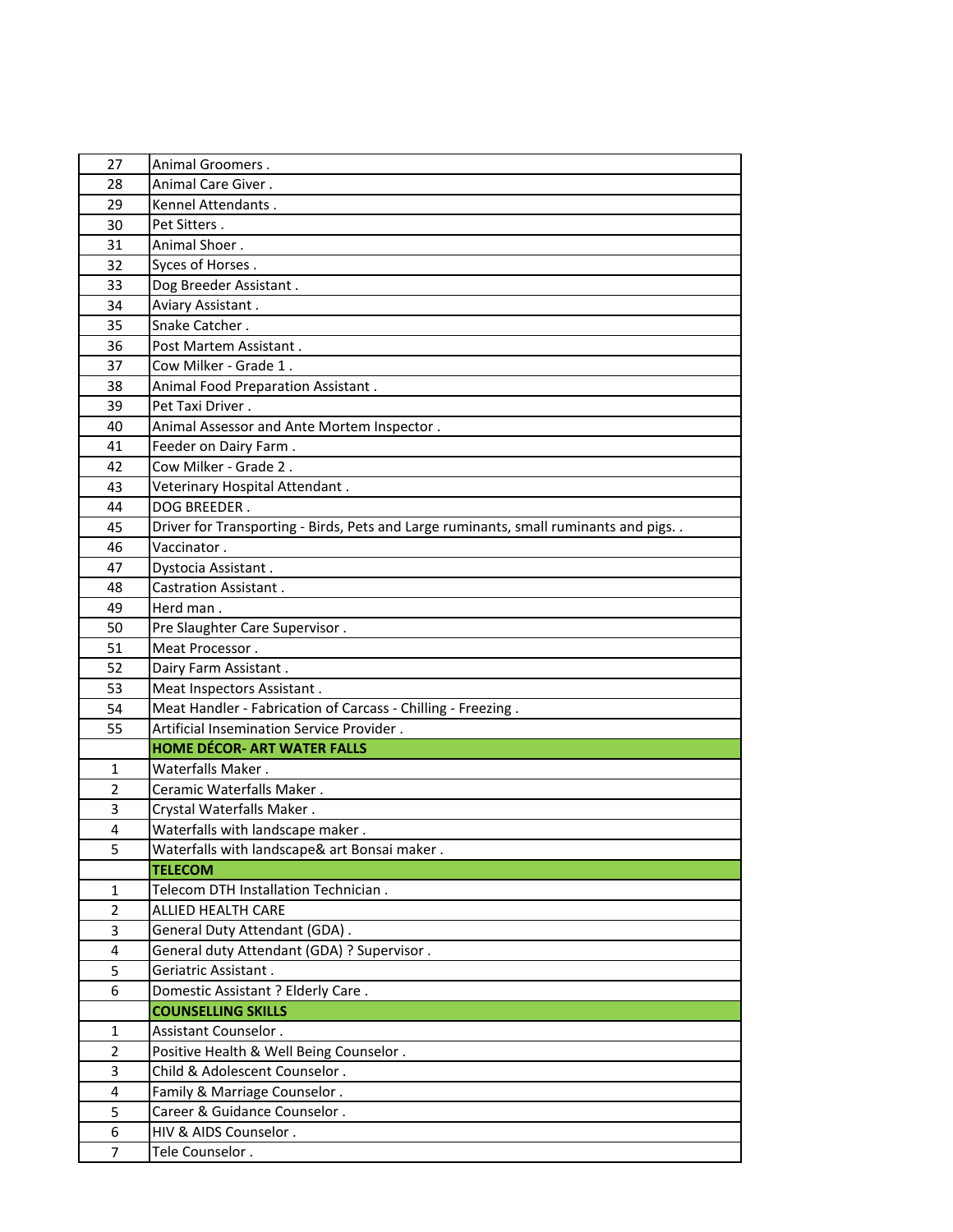| 8              | Trauma & Disaster Management Counselor. |
|----------------|-----------------------------------------|
| 9              | Corporate Counsellor.                   |
|                | <b>INDUSTRIAL TRAINING</b>              |
| $\mathbf{1}$   | Electrical.                             |
| $\overline{2}$ | Mechanical.                             |
| 3              | Fitter.                                 |
| 4              | Drafts Man (Mech).                      |
| 5              | Machinist.                              |
| 6              | Welder.                                 |
| 7              | Plumber.                                |
| 8              | Art & Craft.                            |
| 9              | N.T.T.                                  |
| 10             | P.T.T.                                  |
| 11             | N.P.T.T.                                |
| 12             | Carpenter.                              |
| 13             | Beauty Culture.                         |
| 14             | Auto Mobile.                            |
| 15             | AC&Refigeration.                        |
| 16             | Dessmaking Tailoring.                   |
| 17             | Cutting & Tailoring.                    |
| 18             | Draughtsman(Civil).                     |
| 19             | Draughtsman(Mech).                      |
| 20             | Diesel Mechanic.                        |
| 21             | Dip In Line Men.                        |
| 22             | Computer software 6 months.             |
| 23             | Tally 3 months.                         |
| 24             | Multipurpose Health Worker.             |
| 25             | Motor Mechanic.                         |
| 26             | Tractor Mechanical.                     |
| 27             | Gen. Painter.                           |
| 28             | Draftsman (Civil).                      |
| 29             | Tally 3 month.                          |
| 30             | <b>BOILER.</b>                          |
| 31             | AC & Air Candition.                     |
| 32             | Computer Application.                   |
| 33             | Dip in Civil Surveyor.                  |
| 34             | Turner.                                 |
| 35             | Computer Science.                       |
| 36             | Dip in Hairstyles & skincare.           |
| 37             | Draftsman.                              |
| 38             | Dip n Civil.                            |
| 39             | WIREMAN.                                |
| 40             | Computer Hardware & Netwarking.         |
| 41             | FINANCIAL ACCOUNTING.                   |
| 42             | Welding & Fitting Mechanic(Dual mode).  |
| 43             | Dip in Fitter.                          |
| 44             | Dip In Tool & Die.                      |
| 45             | Dip In course Of Concept On Computer.   |
| 46             | ITI ELECTRICIAN.                        |
| 47             | Dip In Live Stock.                      |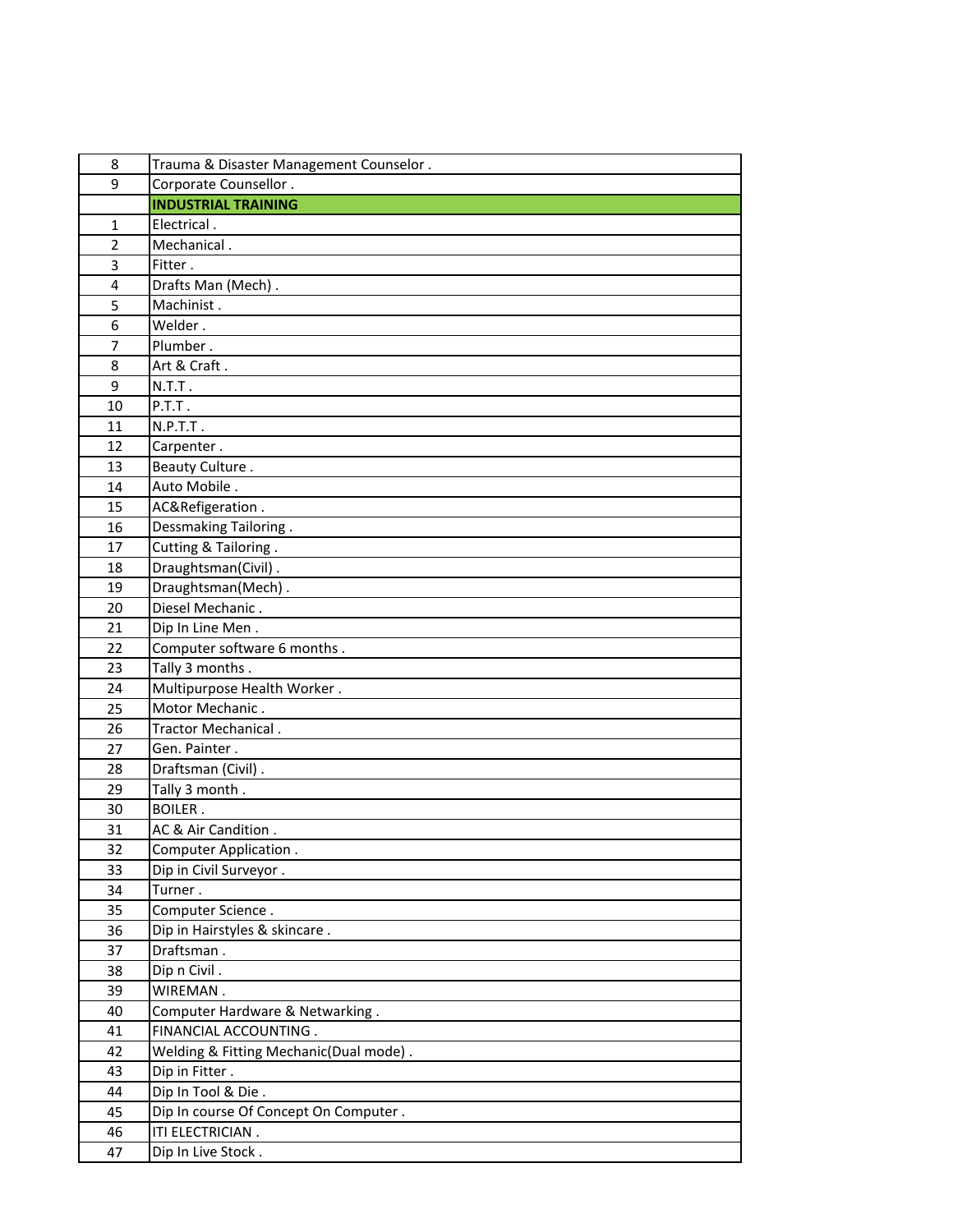| 48 | Electrical & Electronics.            |
|----|--------------------------------------|
| 49 | Dip In Beautician (6 Months).        |
| 50 | Dip In Computer Teacher Training.    |
| 51 | Dip In Librarian.                    |
| 52 | Dip In Store Management.             |
| 53 | Dip in Business Management.          |
| 54 | Computer Software Six Months.        |
| 55 | Dip in Embroidery & Needle Work.     |
| 56 | Dip in Radiation Imaging & ECG Tech. |
| 57 | Diary Technology.                    |
| 58 | Dip In Printing.                     |
| 59 | Textile.                             |
| 60 | Dip In Fireman.                      |
| 61 | Dip In Project Management.           |
| 62 | DIP IN MATERIAL MANAGEMENT.          |
| 63 | DIP IN COOK.                         |
| 64 | Electronics & Telecomm. Engg.        |
| 65 | Dip In Tool & Die.                   |
| 66 | Dip in Architecture.                 |
| 67 | Dip In Civil Building Material.      |
| 68 | Degree In Dairy Technology.          |
| 69 | Dip In BBA.                          |
| 70 | Dip in Civil (Contraction Line).     |
| 71 | Dip in Draftsman (Civil).            |
| 72 | DIPLOMA IN AUTO CAD.                 |